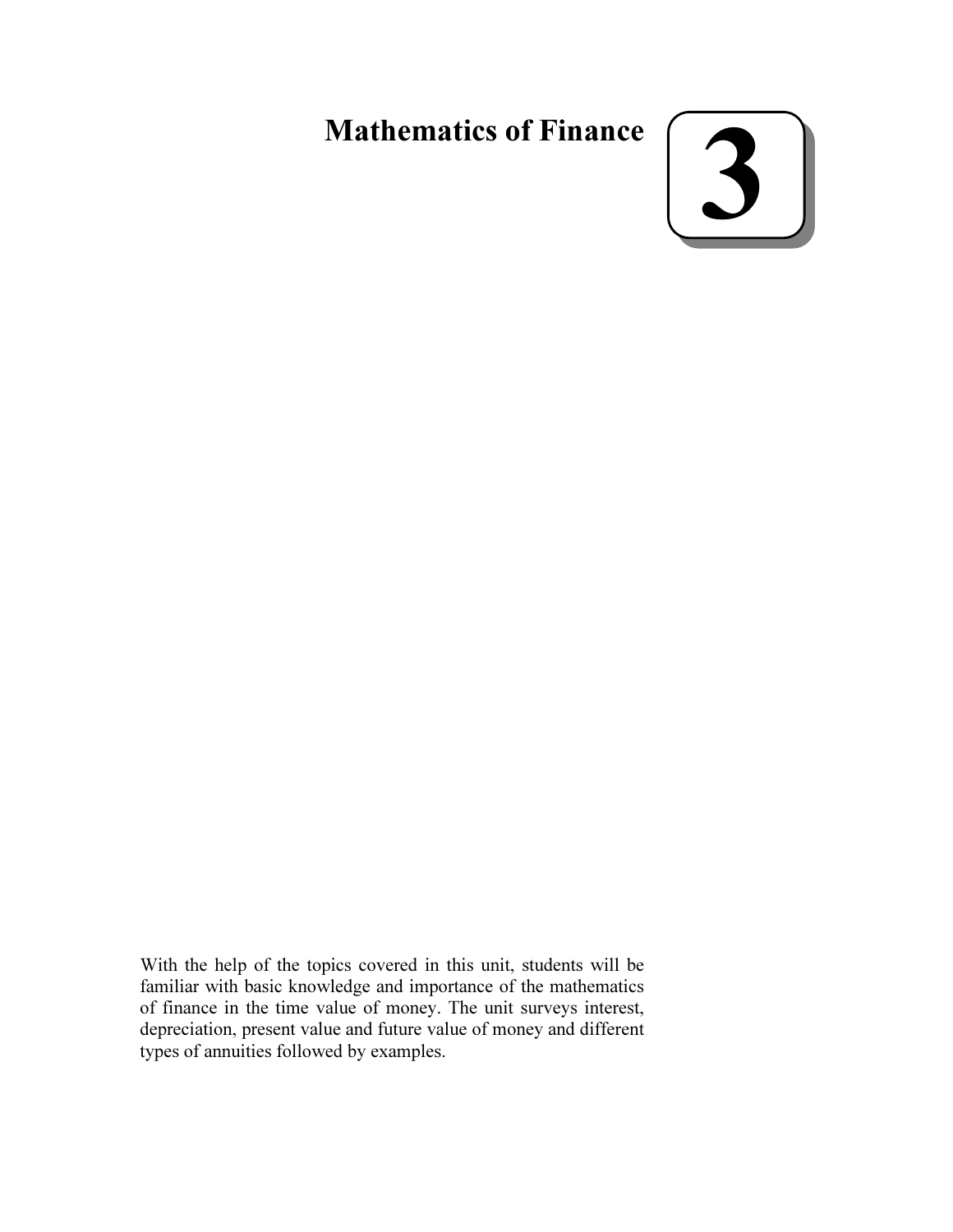Blank Page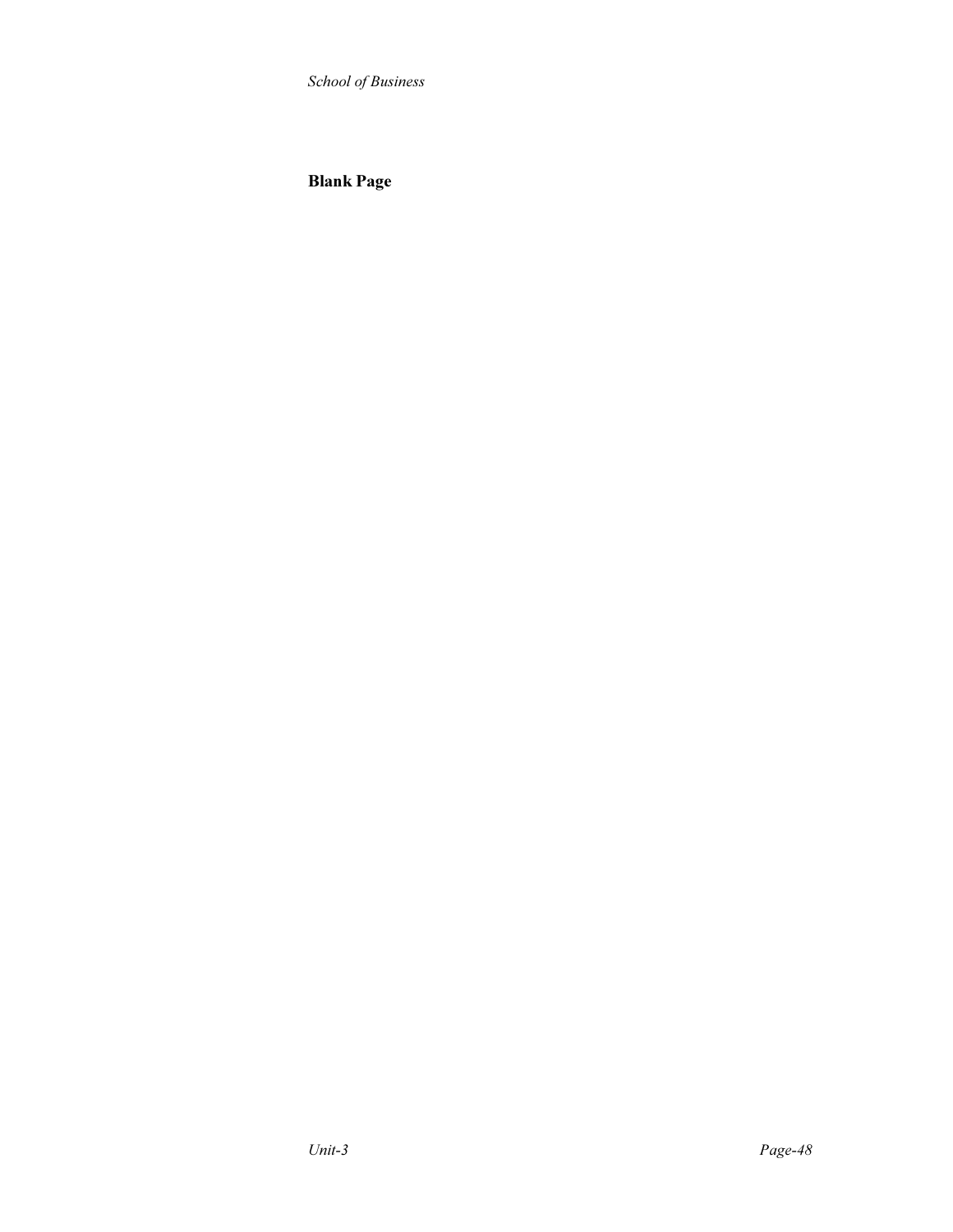## Lesson-1: Interest

After studying this lesson, you should be able to

- $\triangleright$  State the nature of interest;
- $\triangleright$  Calculate the simple interest;
- $\triangleright$  Calculate the compound interest in various situations.

## Nature of Interest

When x borrows money from y, then x has to pay certain amount to y for the use of the money. The amount paid by  $x$  is called interest. The amount borrowed by  $x$  from  $y$  is called principal. The sum of the interest and principal is usually called the total amount. When interest is payable on the principal only, it is termed as simple interest. On the other hand, when interest is calculated on the amount of the previous year or period, then it is called compound interest.

When interest is payable on the principal only, it is termed as simple interest.

## Calculation of Simple Interest

Let P= Principal i.e., the initial sum of money invested.

 $I =$  Interest per unit money/ per unit time.

 $X = Period$  i.e., unit of time for which the interest is calculated.

 $A =$  Amount i.e., principal plus interest accrued.

The interest on 1 unit of money for 1 unit of time  $= i$ The interest on 1 unit of money for 'n' unit of time  $= ni$ The interest on P unit of money for 'n' unit of time  $= Pn$ i

Hence  $A = P + Pni = P(1+ni)$ 

The simple interest obtained on principal (P) after n years will be

$$
= A - P
$$
  
= P (1+ni) – P = (P + Pni – P) = Pni

For example, the rate of simple interest is 10% per annum means that the interest payable on Tk.100 for one year is Tk.10, i.e., at the end of one year, total amount will be Tk.110, at the end of second year, it will be Tk.120 and so on.

#### Example-1:

Mr. Rahim has invested Tk.30,000 for 5 years at 10% rate of interest. What will be the simple interest and amount after 5 years?

#### Solution:

We know that the simple interest on principal (P) for 'n' year at a rate 'i'  $= Pni$ 

Here  $P= 30,000$ ,  $N= 5$ ,  $i= 10\% = 0.10$ 

Substituting the given values we have,

Simple Interest =  $30,000 \times 5 \times 0.10$ 

 $=$  Tk.15,000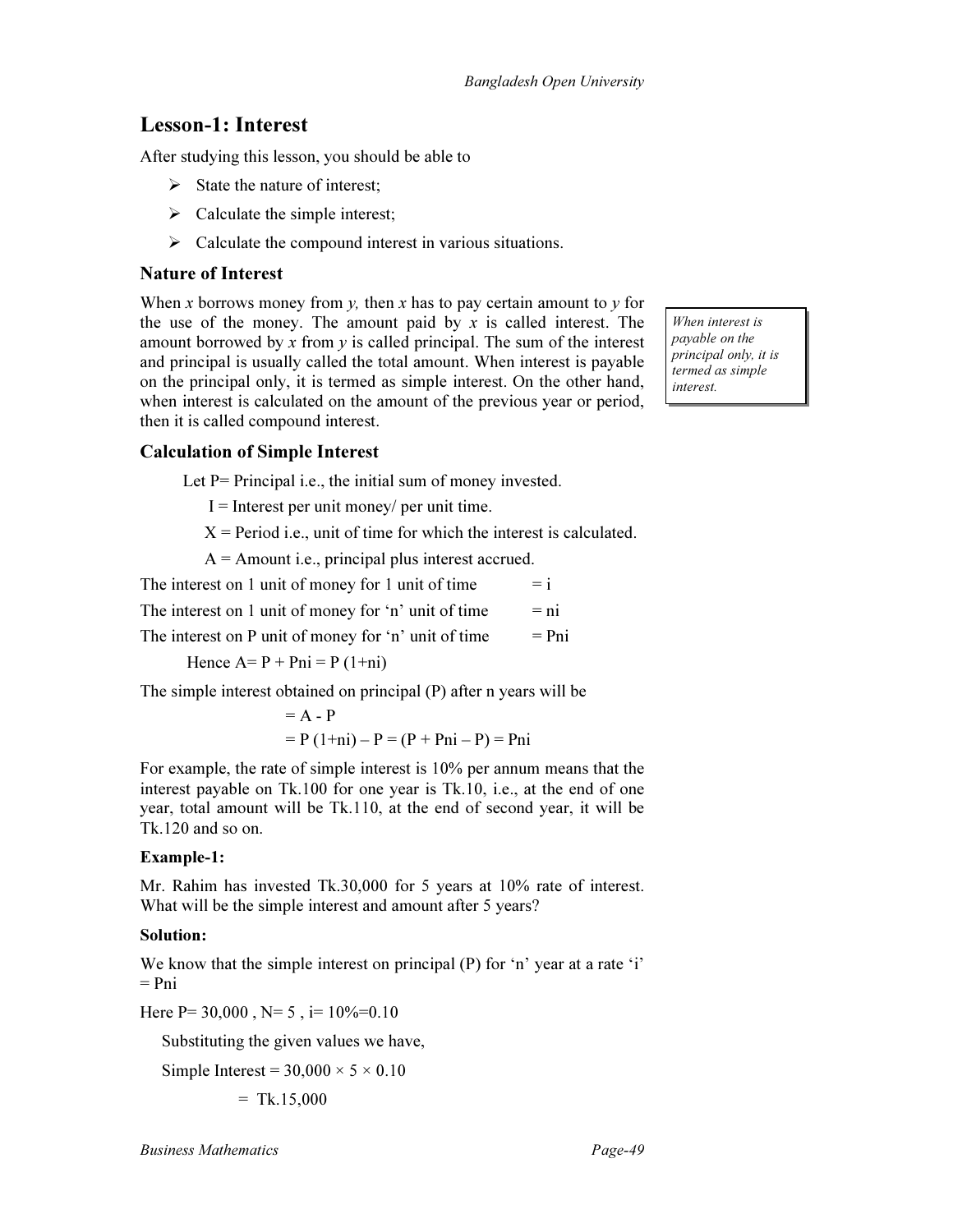Hence the required simple interest of 5 years is Tk.15,000

Amount after 5 years at simple interest,  $A = P(1+ni)$ 

$$
= 30,000 (1 + 5 \times 0.10)
$$

 $= 30,000 (1.50)$ 

 $=$  Tk.45,000

## Calculation of Compound Interest

If i be the rate of interest per unit per period, a principal 1 accumulates at compound interest in the following manner. At the end of every period, the interest earned is added to the principal to become the principal earning interest for the next period, For example

|                                          |                 | Amount      |
|------------------------------------------|-----------------|-------------|
| Principal (P)                            | $\overline{I}$  |             |
| Interest for the first period            | i               |             |
| Principal for the $2nd$ period           | $(i+i)$         | $(1+i)$     |
| Interest for the $2nd$ period            | $i(l+i)$        |             |
| Principal for the $3rd$ period           | $(1+i)$ $(1+i)$ | $= (1+i)^2$ |
| Interest for the $3rd$ period            | $i (1+i)^2$     |             |
| Principal for the 4 <sup>th</sup> period | $(1+i)^2 (1+i)$ | $= (1+i)^3$ |
|                                          |                 |             |

And so on.

Hence the amount at the end of *n* period =  $(1+i)^n$ 

Thus the amount (A) of Principal (P) at the end of  $n$  periods is,

 $A = P(1+i)^n$ 

The fundamental formula of compound interest, namely  $A = P (1+i)^n$  is easily adopted to logarithmic calculation, where

 $\log A = \log P + n \log (1+i)$ 

Now, the compound interest  $= A - P$ 

 $= P (1+i)^n - P$  $= P [(1+i)^{n} -1]$ 

Let P = Principal, A = the total amount, t = total interest,  $i$  = annual rate of interest,  $n =$  number of period; then the compound interest can be computed by suing the following formula, which may be changed on the basis of the number of compounding time.

| <b>Compounding Time</b> | <b>Total amount</b>                       | $I = Total amount (A) -$<br>Principal amount (P) |
|-------------------------|-------------------------------------------|--------------------------------------------------|
| Weekly                  | A= P $(1 + \frac{i}{52})^{52n}$           | $I = P [(1 + \frac{i}{52})^{52n} -1]$            |
| Monthly                 | A = P(1 + $\frac{i}{12}$ ) <sup>12n</sup> | $I = P [(1 + \frac{i}{12})^{12n} - 1]$           |

At the end of every period, the interest earned is added to the principal to become the principal earning interest for the next period.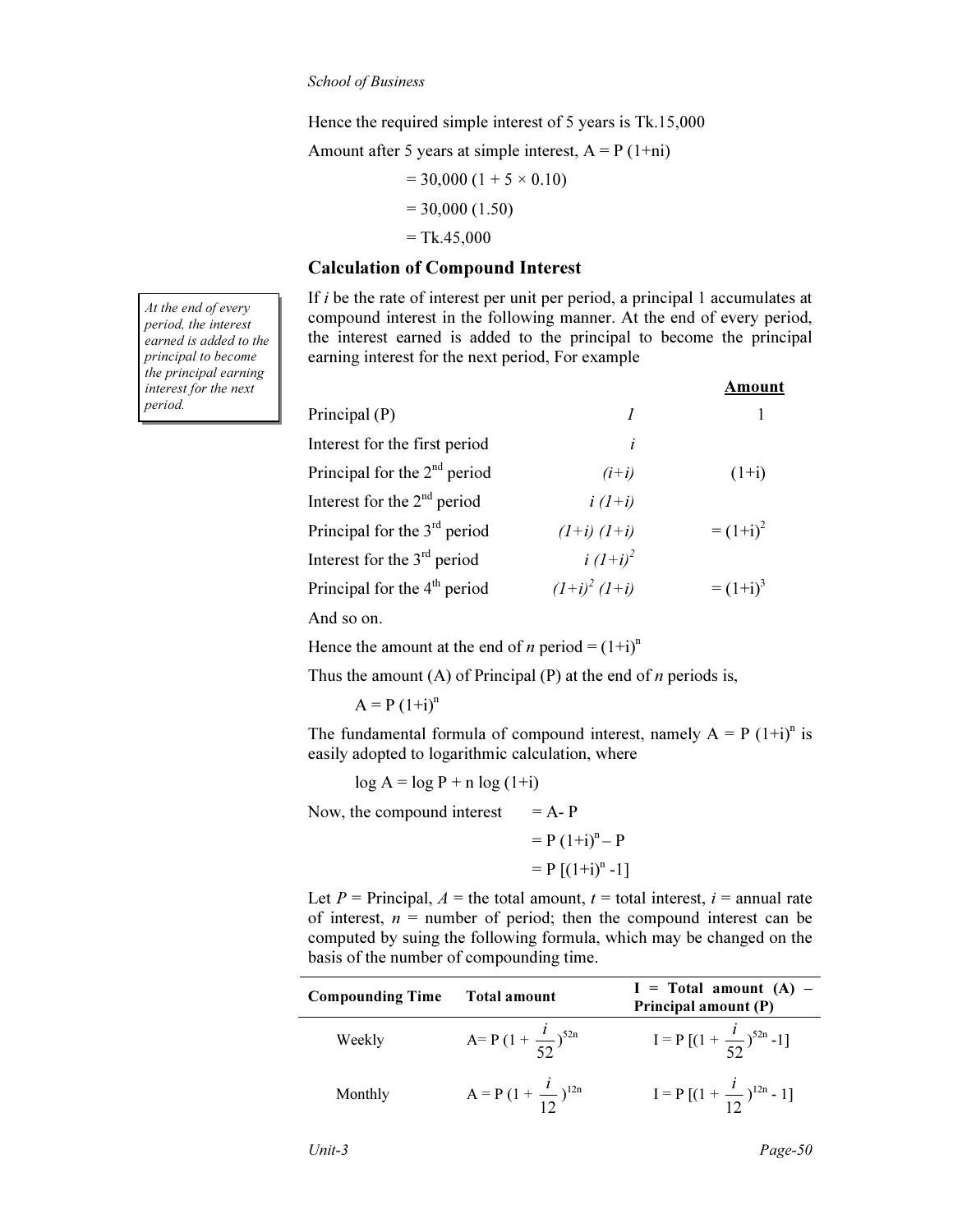Bangladesh Open University

| <b>Compounding Time</b> | <b>Total amount</b>           | $I = Total amount (A) -$<br>Principal amount (P) |
|-------------------------|-------------------------------|--------------------------------------------------|
| Quarterly               | $A = P(1 + \frac{i}{4})^{4n}$ | $I = P [(1 + \frac{i}{4})^{4n} - 1]$             |
| Half yearly             | A= P $(1 + \frac{l}{2})^{2n}$ | $I = P [(1 + \frac{i}{2})^{2n} -1]$              |
| Annually                | $A = P(1 + i)^n$              | $I = P[(1 + i)^{n} - 1]$                         |

If the interest is  $i$  per unit per annum, nominal convertible ' $m$ ' times a year; i/m is converted into the principal at the end of every such compounding time; and 1 will accumulate to  $(1+i/m)^m$  in a year. The difference  $[(1+i/m)^m -1]$  a year on a principal 1 is known as the effective rate of interest per annum.

The difference  $[(1+i/m)^m -1]$  a year on a principal 1 is known as the effective rate of interest per annum.

A Principal *m* accumulates to  $A = (1+i/m)^{nm}$  in n year at the above rate.

## Example-2:

Mr. Rahim has invested Tk.30,000 for 4 years at 12% rate of interest.

- 1. What will be the compound interest and amount after 4 years if it is compounding (a) Yearly; or (b) Monthly?
- 2. Find the number of years in which the sum will double itself at annual compound interest.
- 3. What should be the annual compound interest rate to make the amount Tk.60,000 after 4 years?

## Solution:

We are given,  $P = 30,000$ ,  $n = 4$  and  $i = 0.12$ 

(1)

(a) In the case of Yearly Compounding:

Compound interest after 4 years =  $P[(1+i)^n -1]$ 

$$
= 30,000 [(1 + 0.12)4 - 1]
$$
  
\n
$$
= 30,000 [(1.12)4 - 1]
$$
  
\n
$$
= 30,000 \times 0.5735 = \text{Tk}.17,205
$$
  
\nAmount after 4 years,  $A = P (1+i)4$   
\n
$$
= 30,000 (1 + 0.12)4
$$
  
\n
$$
= 30,000 \times 1.5735
$$
  
\n
$$
= \text{Tk}.47,205
$$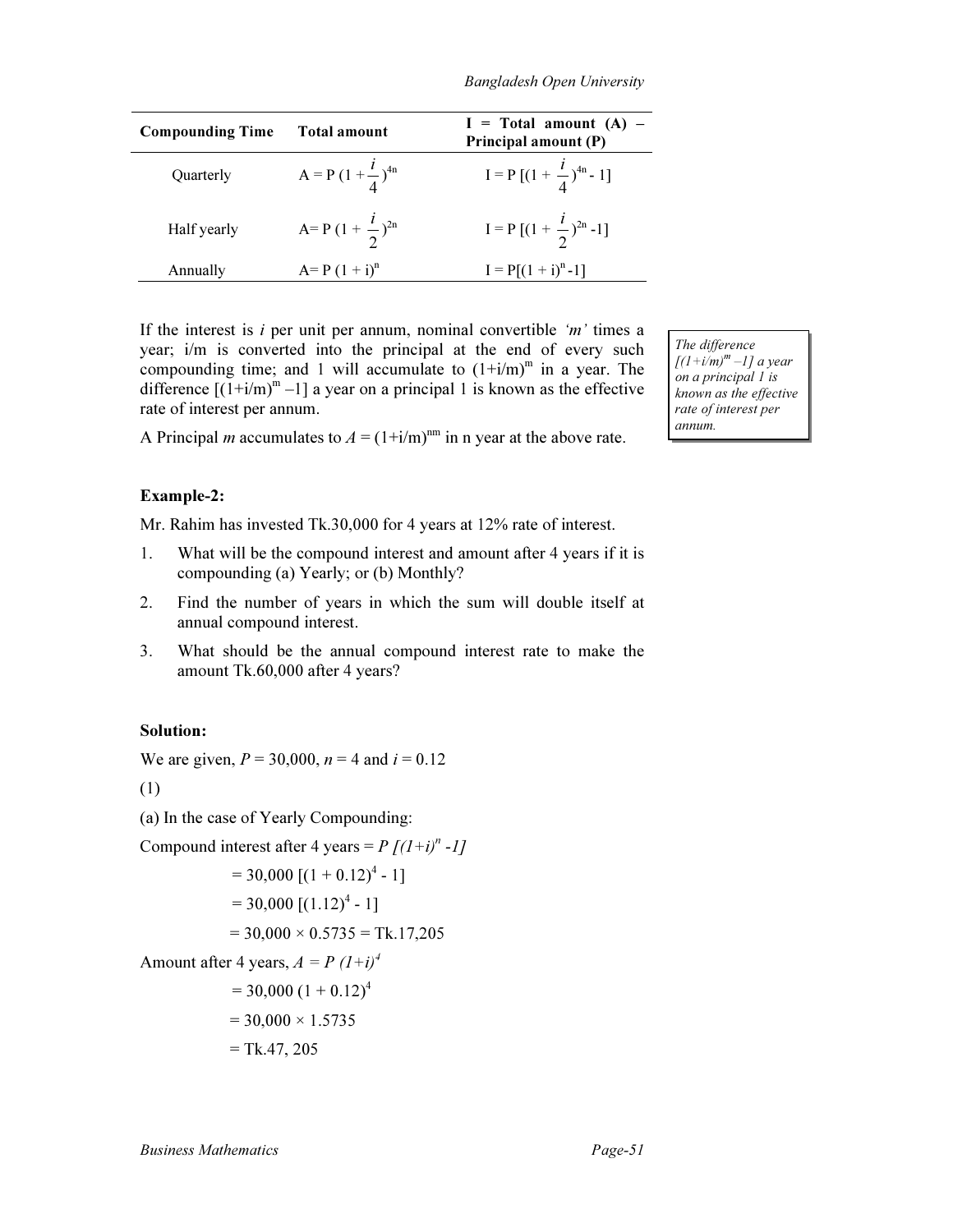(b) In the case of Monthly Compounding: [then  $m = 12$ ] Compound interest after 4 years =  $P[(1+i/m)^{mn} -1]$  $12\times4$ ×

$$
= 30,000 [(1 + (1 + \frac{0.12}{12})^{12\times4} - 1]
$$

$$
= 30,000[1.6122 - 1]
$$

$$
= 30,000 \times 0.6122 = \text{Tk}.18,366
$$

Amount after 4 years, A = 
$$
P (1 + i_{m})^{mn}
$$
  
= 30,000  $\left(1 + \frac{0.12}{12}\right)^{12\times4}$   
= 30,000  $(1.01)^{48}$   
= 30,000 × 1.6122  
= Tk.48, 366

2. Let the sum will be Tk.(30,000  $\times$  2) = Tk.60, 000 is *n* years.

So,  $P = 30,000$ ,  $A = 60,000$ ,  $i = .12$  and  $n = ?$ Now,  $A = P (1+i)^n$ Or,  $60,000 = 30,000 (1 + 0.12)^n$ Or,  $(1.12)^n = 60,000/30,000$ Or,  $(1.12)^n = 2$ 

Taking logarithm both sides, we have

or,  $n \log 1.12 = \log 2$  $n =$ log1.12  $\frac{\log 2}{\log 12} =$ 0.0492  $\frac{0.3010}{0.0402} = 6.12$  years.

Hence it will take 6.12 years for Tk.30, 000 to be doubled to Tk.60,000.

3. We have,  $P = 30,000$ ;  $A = 60,000$ ,  $n = 4$  and  $i = ?$ Now  $A = P (1+i)^n$ or,  $60,000 = 30,000(1+i)^4$ or,  $(1+i)^4 = 60,000/30,000$ or,  $(1+i)^4 = 2$ Taking logarithm both sides, we have or,  $4\log(1+i) = \log 2$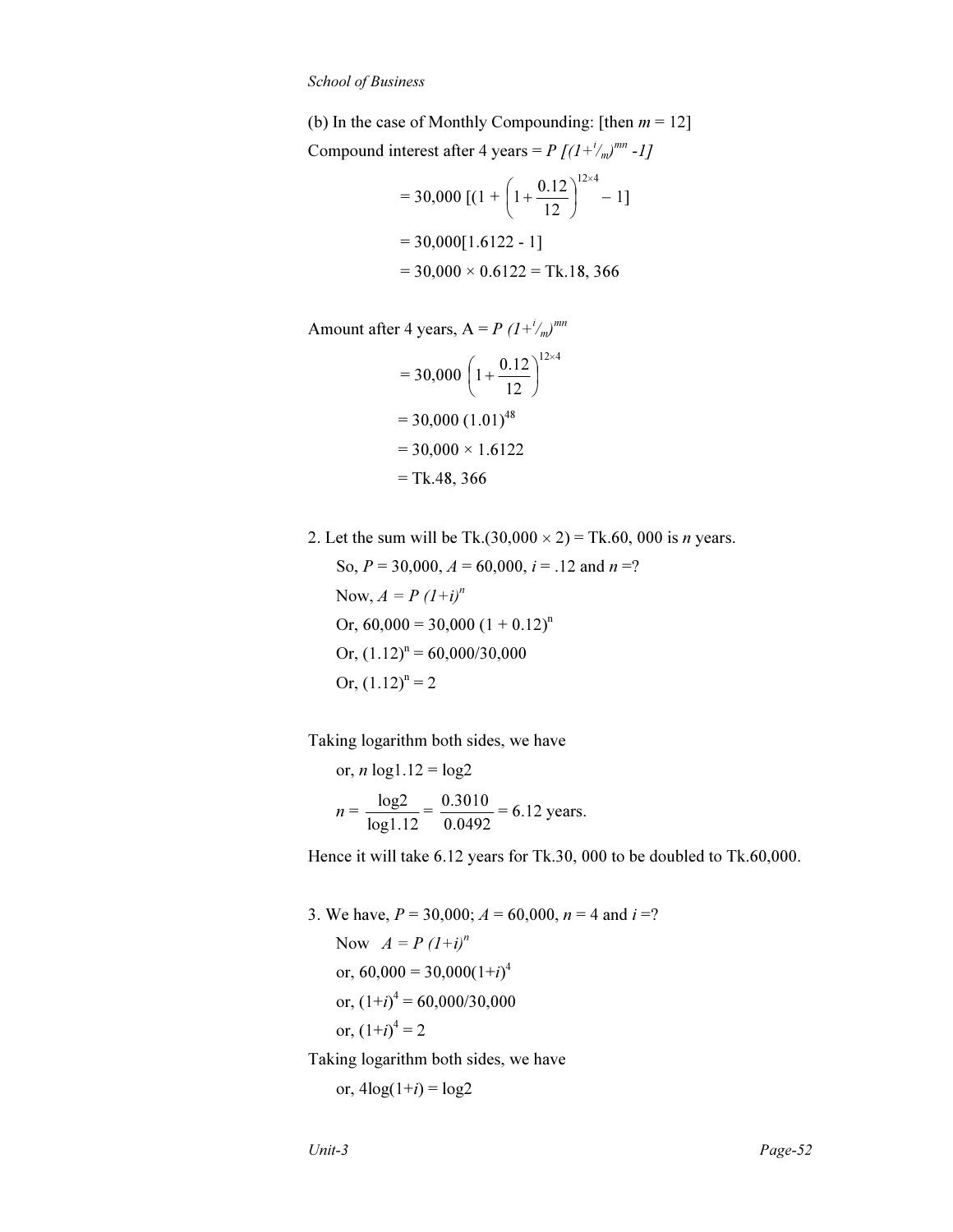or, 
$$
\log(1+i) = \frac{\log 2}{4} = \frac{0.3010}{4}
$$
  
or,  $\log(1+i) = 0.0753$   
or,  $(1+i) = \text{antilog } 0.0753$   
or,  $(1+i) = 1.1893$ 

or,  $i = (1.1893 - 1) = 0.1893$  or  $18.93\%$ 

Hence the rate of interest should be 18.93% to make the amount Tk.60,000 after 4 years.

## Calculation of compound interest with growing investment (withdrawals)

Let  $A$  invested at the beginning of the first year and an additional sum  $B$ be added to the investment in each subsequent year. No withdrawals are to be made and whose sum invested is to be allowed to accumulate at a compound rate.

Hence  $A = (A_0 + B/i) (1 + i)^n - B/i$ 

Here,  $A =$  the sum of amount

 $i$  = the rate of interest

 $A_0$  = invested at the beginning of the year.

 $B =$  additional sum to be added / (withdrawn) in investment.

 $n =$  number of periods.

Therefore compound interest = Total Amount  $(A)$  – Principal Amount.

Let us illustrate it by the following examples.

#### Example – 3:

Tk.10,000 is invested at the beginning of 1999. It remains invested and, on  $1<sup>st</sup>$  January in each subsequent year, another Tk.500 is added to it. What sum will be available on  $1<sup>st</sup>$  January 2005 if interest is compounded each year at the rate of 5% per annum?

#### Solution:

We know that,  $A = (A_0 + B/i) (1+i)^n - B/i$ Here,  $A_0 = 10,000$ , B = 500, i = .05, n = 6

Substituting the values we have,

 $A = (10,000 + 500/0.05) (1 + .05)^{6} - 500/0.05$  $= (10,000 + 10,000) (1.05)^{6} - 10,000$  $= 20,000 \times 1.3401 - 10,000$ 

Compound interest = Total Amount  $(A)$  – Principal Amount.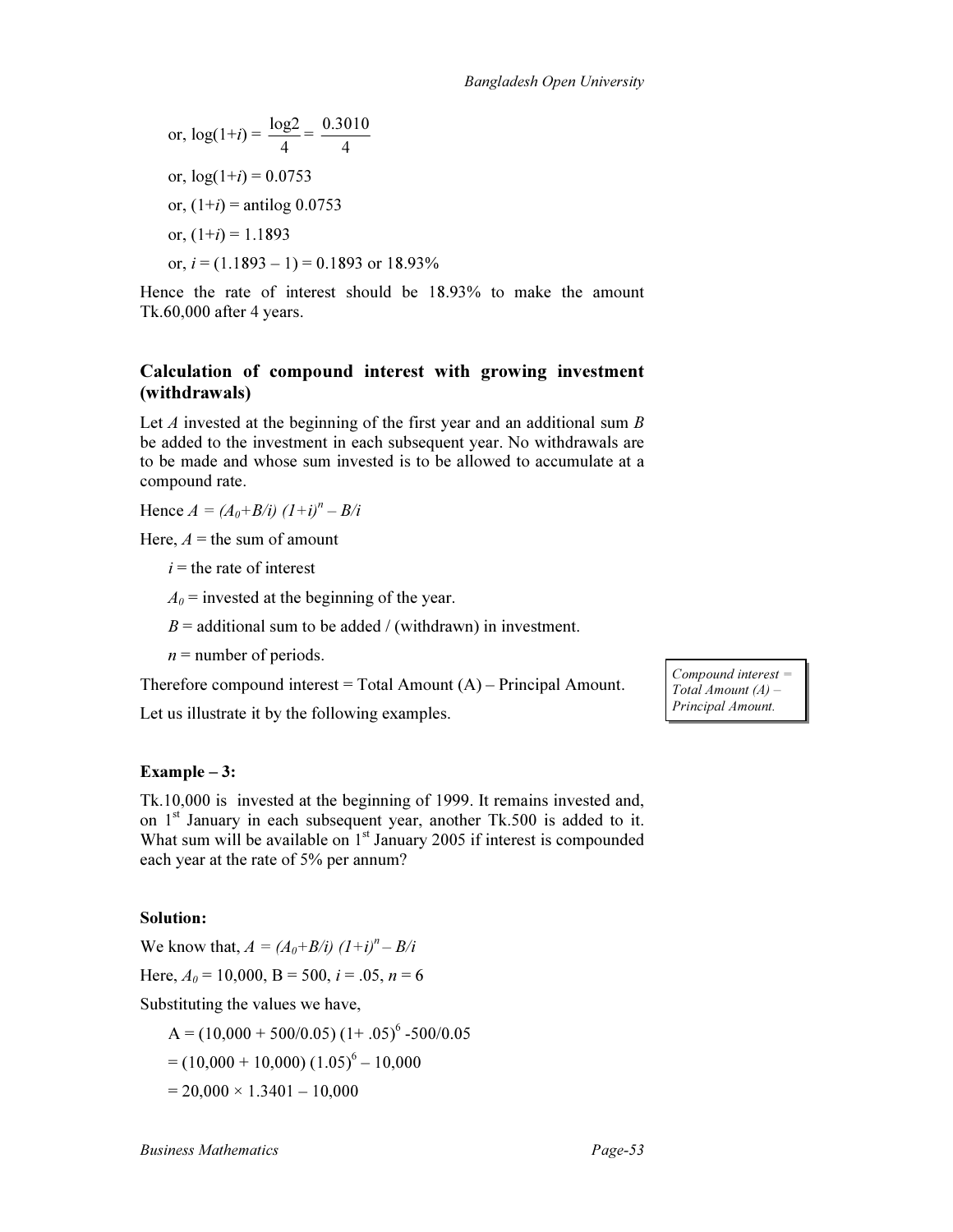$= 26,802 - 10,000 = Tk.16,802$ 

Therefore, the sum of amount on  $1<sup>st</sup>$  January 2005 is Tk.16, 802.

## Example–4:

A man invests Tk.10,000 once at how and withdraws Tk.1500 at the end of each year starting at the end of the first year. How much will have left after seven years if the money is invested at 4% per annum?

## Solution:

We know that,  $A = (A_0 + B/i) (1+i)^n - B/i$ Here,  $A_0 = 10,000$ ,  $n = 7$ ,  $i = 0.04$ ,  $B = -1,500$ Substituting the values we have  $A = \{10,000 + (-1500)/0.04\}$   $(1+0.04)^7 - (-1500/0.04)$  $=(10,000 - 37,500) (1.04)^{7} + 37,500$  $=$  (-27,500) (1.3159) + 37,500  $=$  - 36187.25 + 37,500  $=$  Tk.1, 312.75

Drawing at this rate he will only have Tk.1, 312.75 at the end of seven years.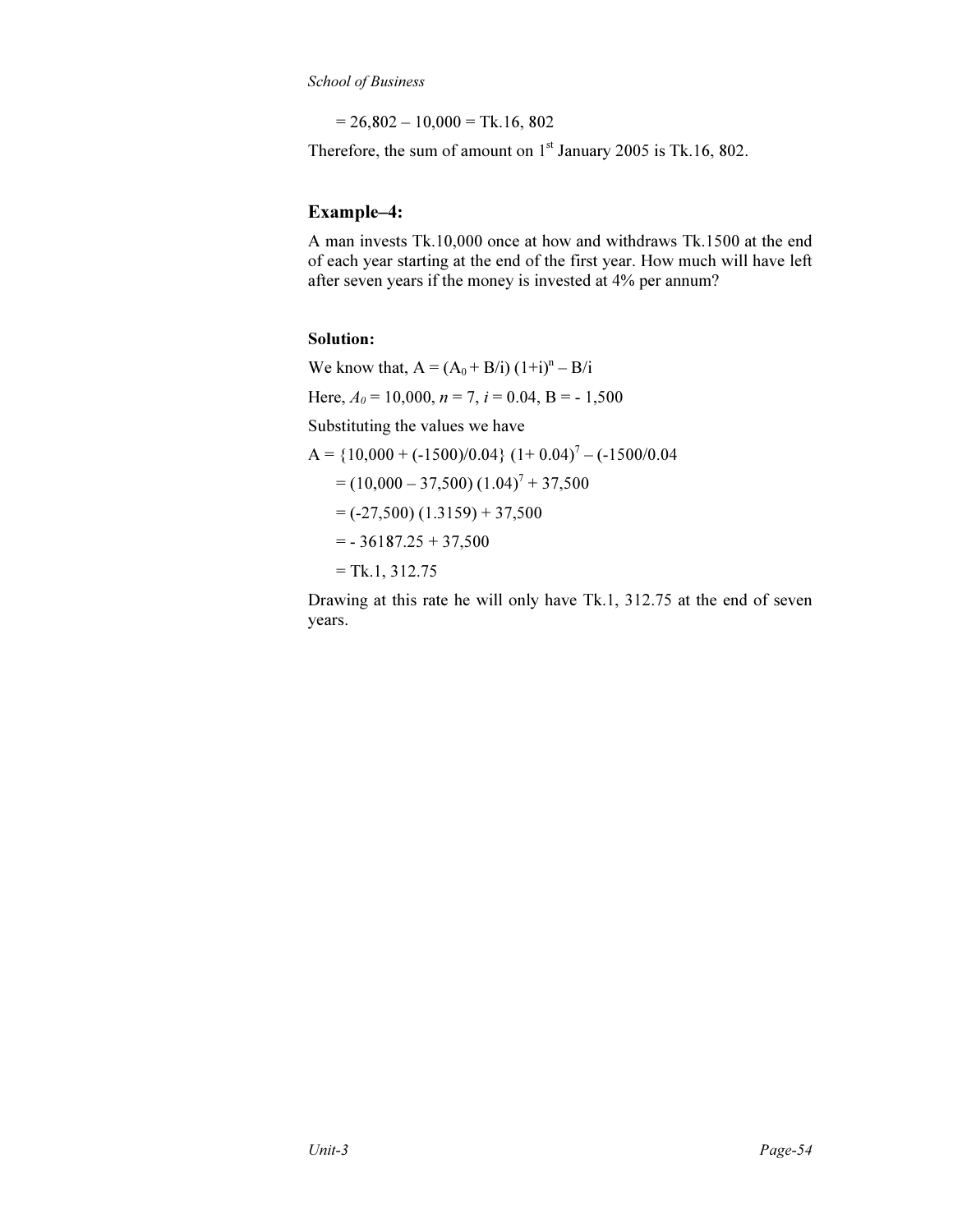#### Questions For Review:

These questions are designed to help you assess how far you have understood and can apply the learning you have accomplished by answering (in written form) the following questions:

- 1. Define the following: Simple interest, Compound interest, Effective rate of interest.
- 2. Compare between simple interest and compound interest.
- 3. Mr. Asif has invested Tk.1,00,000 for 5 years at 10% rate of interest.
	- a. What will be the simple interest and amount after 5 years?
	- b. What will be the compound interest and amount after 5 years if interest is paid
	- (i) Monthly, or (ii) Quarterly?
	- c. What should be annual compound interest rate to make the amount Tk.2,00,000 after 5 years?
- 4. At what rate of interest an amount of investment will be thrice as much as at the end of 6 years?
- 5. How many years will it take at 12% interest compounding annually for Tk.6000 to grow to Tk.11, 000?
- 6. Tk.50,000 invested at the beginning of 1997. It remains invested and, on  $1<sup>st</sup>$  January of each subsequent year, another Tk.5000 is added to it. What sum will be available on  $1<sup>st</sup>$  January 2005 if interest is compounded yearly  $\omega$  10% per annum?

## Multiple choice questions ( $\sqrt{}$  the appropriate answers)

1. A man borrows Tk.2000 and pays back after 3 years at 10% simple interest. The amount paid by the man is:

a) 2400 b) 2600 c) 2750

2. The difference between the simple interest and compound interest for 2years at 4% p.a. is Tk.20. The principle amount will be

a) 12500 b) 12000 c) 13000

3. A person takes a loan of Tk.200 at 5% simple interest. He returns Tk.100 at the end of 1 year. In order to clear his dues at the end of 2 years, he will pay

a) 110 b) 115 c) 115.50

4. Two equal amount of money are deposited in two banks, each at 15% simple interest p.a. for 3.5 years and 5years. If the difference between their interest is Tk.144, each sum is

a) 640 b) 500 c) 720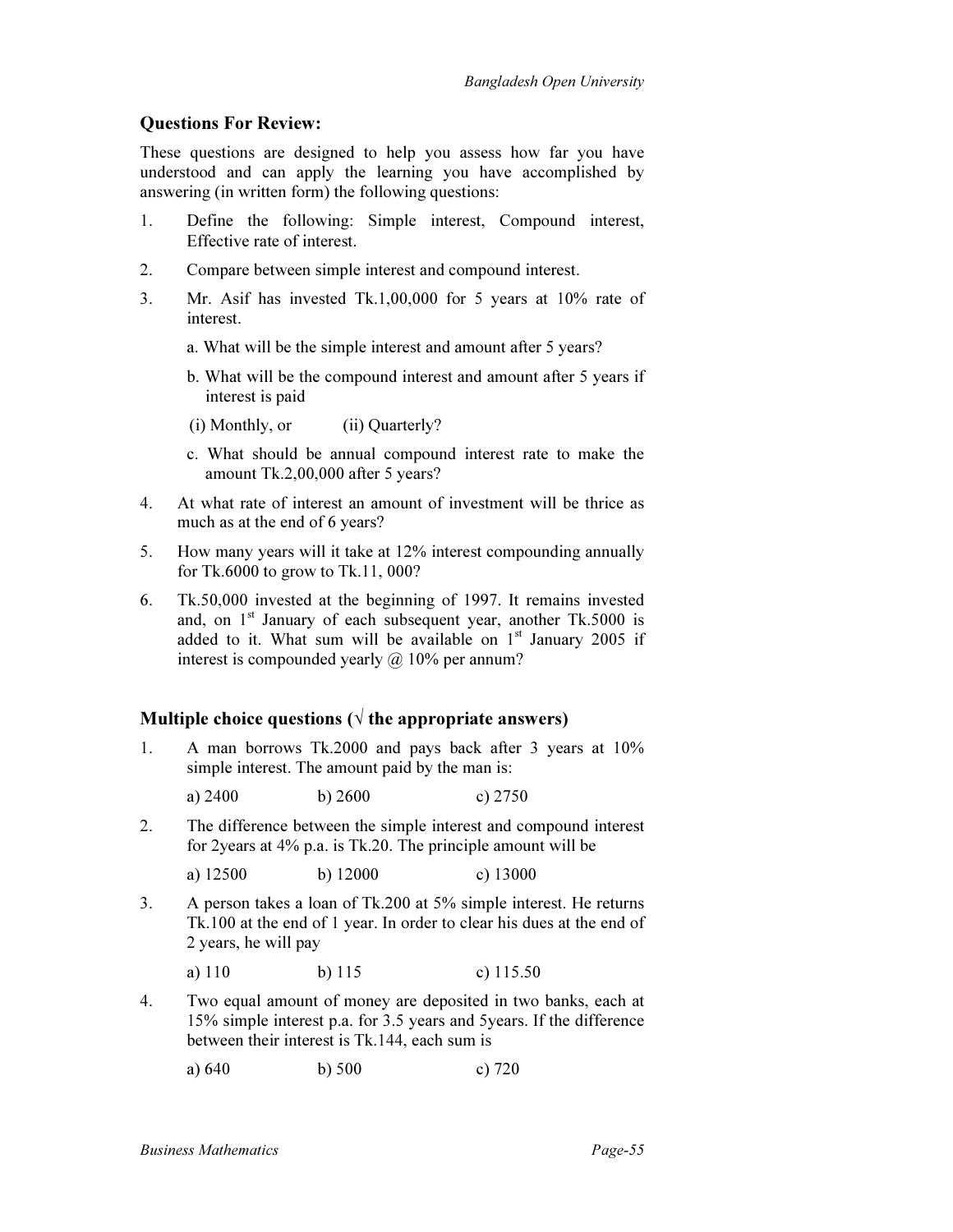| 5.  | In what time will a sum of money double itself at $6^{1/4}$ p.a. simple<br>interest                                                                   |                               |             |
|-----|-------------------------------------------------------------------------------------------------------------------------------------------------------|-------------------------------|-------------|
|     | a) 16 years                                                                                                                                           | b) $12$ years                 | c) 8 years  |
| 6.  | A sum of money will triple itself in 15 years at simple interest<br>with yearly rate of                                                               |                               |             |
|     | a) $12(2/3)\%$                                                                                                                                        | b) $13(1/3)\%$ c) $16(2/3)\%$ |             |
| 7.  | A sum was put at simple interest at a certain rate for 2 years. Had<br>it been put at 3% higher rate, it would have fetched Tk.72 more.<br>The sum is |                               |             |
|     | a) Tk.1600                                                                                                                                            | b) Tk.1800                    | c) Tk.1200  |
| 8.  | What annual payment will discharge a debt of Tk.580 due in 5<br>years, the rate being 8% p.a.?                                                        |                               |             |
|     | a) $100$                                                                                                                                              | $b)$ 120                      | c) $166.40$ |
| 9.  | A sum of Tk.400 would become Tk.441 after 2 years if the rate of<br>compound interest were:                                                           |                               |             |
|     | a) $5%$                                                                                                                                               | b) $7.5%$                     | c)2.5%      |
| 10. | A sum of Tk.12,000 deposited at compound interest becomes<br>double after 5 years. After 20 years it will become                                      |                               |             |
|     | a) Tk.1, 92,00                                                                                                                                        | b) Tk.1, 24,00 c) Tk.1,20,00  |             |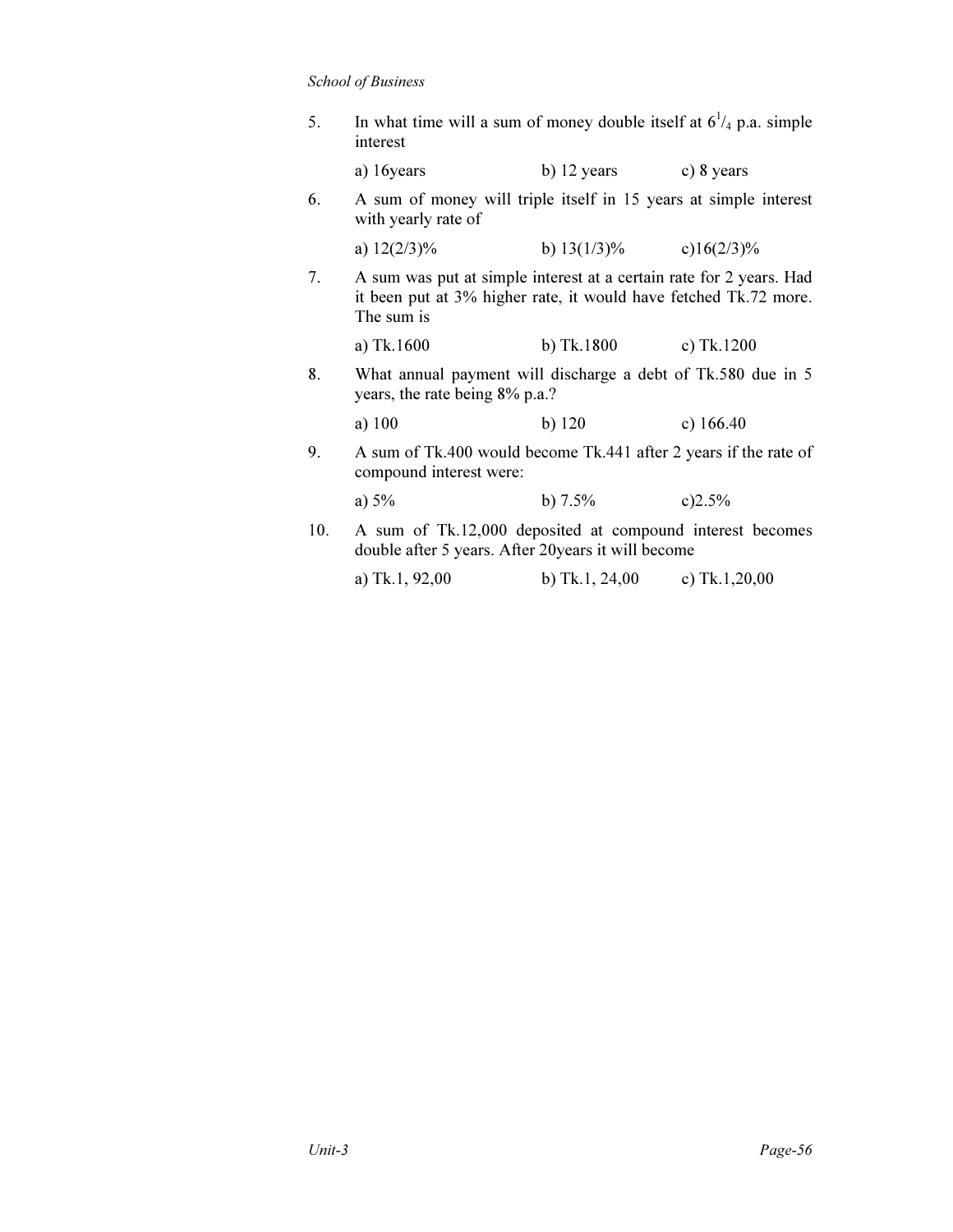## Lesson-2: Depreciation

After studying this lesson, you should be able to:

- $\triangleright$  Explain the nature of depreciation and depreciated value;
- $\triangleright$  Calculate the amount of depreciation under the different methods of depreciation.

## Nature of Depreciation

In case of depreciation, the principal value is diminished every year by some amount, and in the subsequent period the diminished value becomes the principal value. In case of uniform decrease or depreciation,  $i'$  is to be substituted by  $-1'$  in the formula of future value. In that case depreciated value and accumulated depreciation is calculated by using the following formula:

Depreciated value =  $P (1-i)^n$  [Under reducing balance method]

Accumulated depreciation =  $P [1-(1+i)^n]$ 

Where,  $P = \text{Cost price of the asset}$ 

 $i$  = Rate of depreciation

 $n =$ Number of periods the asset has been depreciated.

For calculation of depreciated value and accumulated depreciation the following examples are highlighted here.

#### Example-1:

A machine has been purchased in 1999 at a cost of Tk.3,00,000. The machine is depreciated  $(28\%$  per annum on reducing balance method. Compute-

- i. What would be the depreciated value of the machine at the end of 2005?
- ii. What amount should be charged as depreciation of the machine for 2006?
- iii. Would it be profitable to sale the machine for Tk.1,20,000 at the end of 2007?
- iv. When the depreciated value of the machine will be Tk.1,02,550?

#### Solution:

We are given,  $P = 3,00,000$ ,  $i = 0.08$ 

i. The machine has been purchased in 1999. At the end of 2005, it will be 7 years' old. Hence, the depreciated value of the machine at the end of 2005 would be,

$$
= P (1-i)^n
$$

 $= 3,00,000$  ( 1 - 0.08 )<sup>7</sup> = (3,00,000 × 0.5578) = Tk.1,67,340.

In case of uniform decrease or depreciation, 'i' is to be substituted by  $-i'$ in the formula of future value.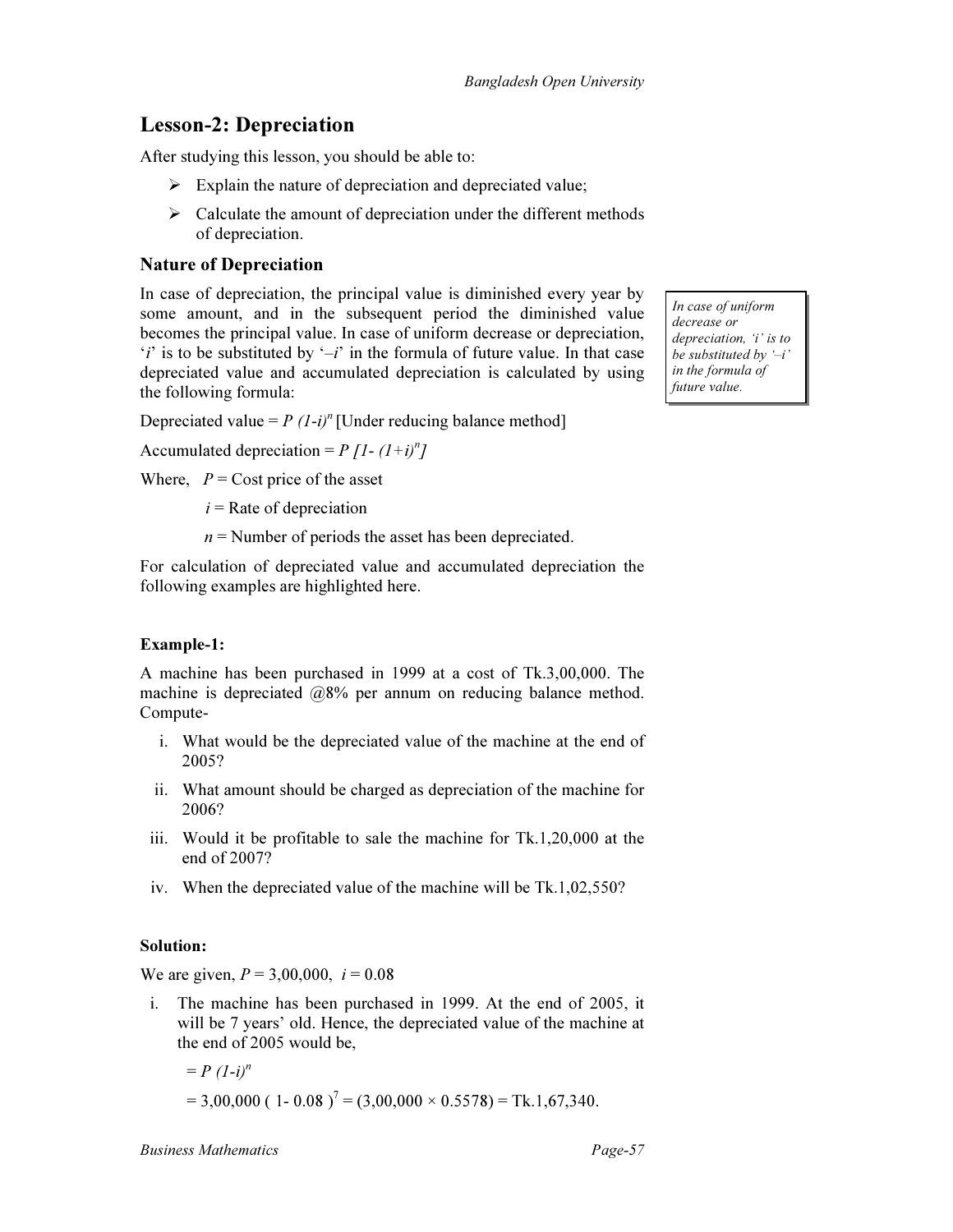ii. The depreciated value of the machine at the end of 2006, would be,

 $= P (1-i)^n$  $= 3,00,000 (1 - 0.08)^8$  $=(3,00,000 \times 0.5132) =$ Tk.1,53,960 Therefore depreciation for 2006 would be:  $(1,67,340 - 1,53,960) =$ Tk.1,41,630

iii. The depreciated value of the machine at the end of 2007 would be,

 $= P (1-i)^n$  $= 3,00,000$  (1 – 0.08)<sup>9</sup>  $= 3,00,000 \times 0.4721 =$ Tk.1,41,630

Hence, it would not be profitable to sale the machine for Tk.1,20,000 at the end of 2007.

iv. Let after  $n$  years the depreciated value of the machine would be Tk.1,02,550.

Now  $3,00,000 (1 - 0.08)^n = 1,02,550$ 

or,  $(0.92)^n = 1,02,000/3,00,000 = 0.3418$ 

Taking logarithm both sides we have

or, *n*  $log 0.92 = log 0.3418$ 

So, 
$$
n = \frac{\log 0.3418}{\log 0.92} = \frac{-0.4662}{-0.0362} = 12.88
$$
 years.

Therefore, after 12.88 years the depreciated value of the machine would be Tk.1,02,550.

## Different Methods for Calculation of Depreciation

The depreciation calculations have a significant impact on cash flows after taxes (CFAT). It is because a firm can legitimately deduct depreciation from its gross income to arrive at it's before tax income. Different methods of depreciation affect tax liability, and hence the cash flows differently. Generally, there are three methods of depreciation calculations which are discussed as under.

(1) Straight Line Method: Under this method, depreciation charges are allocated equally over the asset's economic life. The amount of annual depreciation charge is given by the formula:

 Amount of Annual Depreciation = (Original cost – Salvage Value) ÷Economic life of an asset.

(2) Sum-of-the-year's-Digits Method: In this method, the depreciation base in each year is the same as in the straight-line method - original cost less salvage value. However, depreciation factor changes in each year. The depreciation factor for any year is the number of useful years remaining in the life of the project taken from the beginning of the year divided by the sum of a

The depreciation calculations have a significant impact on cash flows after taxes (CFAT).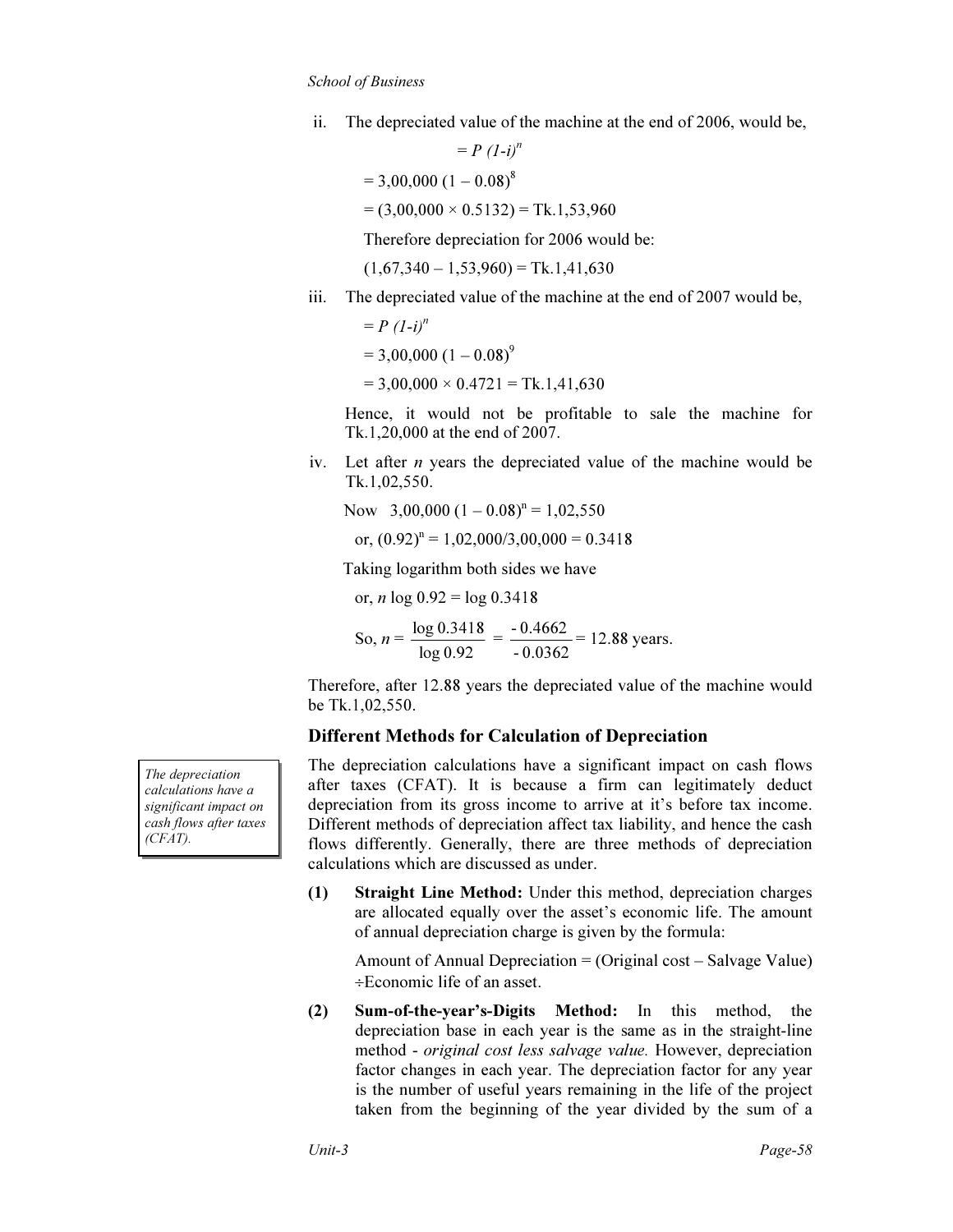series of numbers representing the years of service life. The depreciation factor of multiplier is calculated by the following formula:

Multiplier = 
$$
\frac{n(n+1)}{2}
$$
 where  $n$  = Economic life of asset.

 (3) Double Declining Balance Method: It is more popularly known as the twice straight line depreciation method. Under this method, the amount of depreciation to be charged is twice the straight line rate. For example, a machine which has been purchased for Tk.2,20,000 has a salvage value of Tk.20,000 and economic life of 5 years. The straight line depreciation would be Tk.40,000 per year and, therefore, annual depreciation will be

 $\overline{\phantom{a}}$ J  $\backslash$ L  $(220000 - 20000)$ ſ ,40 <sup>000</sup> = 20% of the depreciable value. Then the rate

would be 40% under the double declining balance method. This 40% depreciation rate would be applied to the book value of the asset each year until book value equals salvage value (Tk.20,000).

Here, annual depreciation = 
$$
\left[\frac{Book \ value}{Economic \ life} \times 2\right].
$$

 Let us take an example to illustrate the depreciation calculations under different methods of depreciation.

#### Example-2:

A firm purchased a machine for Tk.4,00,000. Its useful life was 5 years and salvage value of Tk.10,000. Calculate the amount of depreciation under different methods of depreciation.

#### (1) Straight Line Depreciation Method

Depreciation Annual =  $(4,00,000-10,000)/5 = 3,90,000/5 = 78,000$  (From  $1<sup>st</sup>$  year to  $5<sup>th</sup>$  Year)

## (2) Sum-of-the-Years Digit Depreciation Method.

| Depreciation factor/Multiplier (S) = $\frac{n(n+1)}{n} = \frac{5(5+1)}{n} = 5 \times 3 = 15$ |  |  |
|----------------------------------------------------------------------------------------------|--|--|
|                                                                                              |  |  |

| <b>Multiplier</b> | Depreciation (in Tk.)                  |        |
|-------------------|----------------------------------------|--------|
| 5/15              | $\binom{5}{15}$ × 3,90,000) = 1,30,000 |        |
| 4/15              | $\binom{4}{15}$ × 3,90,000) = 1,04,000 |        |
| 3/15              | $\binom{3}{15}$ × 3,90,000) =          | 78,000 |
| 2/15              | $\binom{2}{15}$ × 3,90,000) =          | 52,000 |
| 1/15              | $\binom{1}{15}$ × 3,90,000) =          | 26,000 |
|                   |                                        |        |

#### (3) Double Declining (reducing) Balance Depreciation Method.

| Year          | Total Investment | Depreciation (in Tk.)              | Year-end Book value |
|---------------|------------------|------------------------------------|---------------------|
| $\mathbf{I}$  | 3,90,000         | $(3,90,000/5) \times 2 = 1,56,000$ | 2,34,000            |
| 2             | 2.34.000         | $(2,34,000/5) \times 2 = 93,600$   | 1,40,400            |
| $\mathcal{F}$ | 1,40,400         | $(1,40,400/5) \times 2 = 56160$    | 84240               |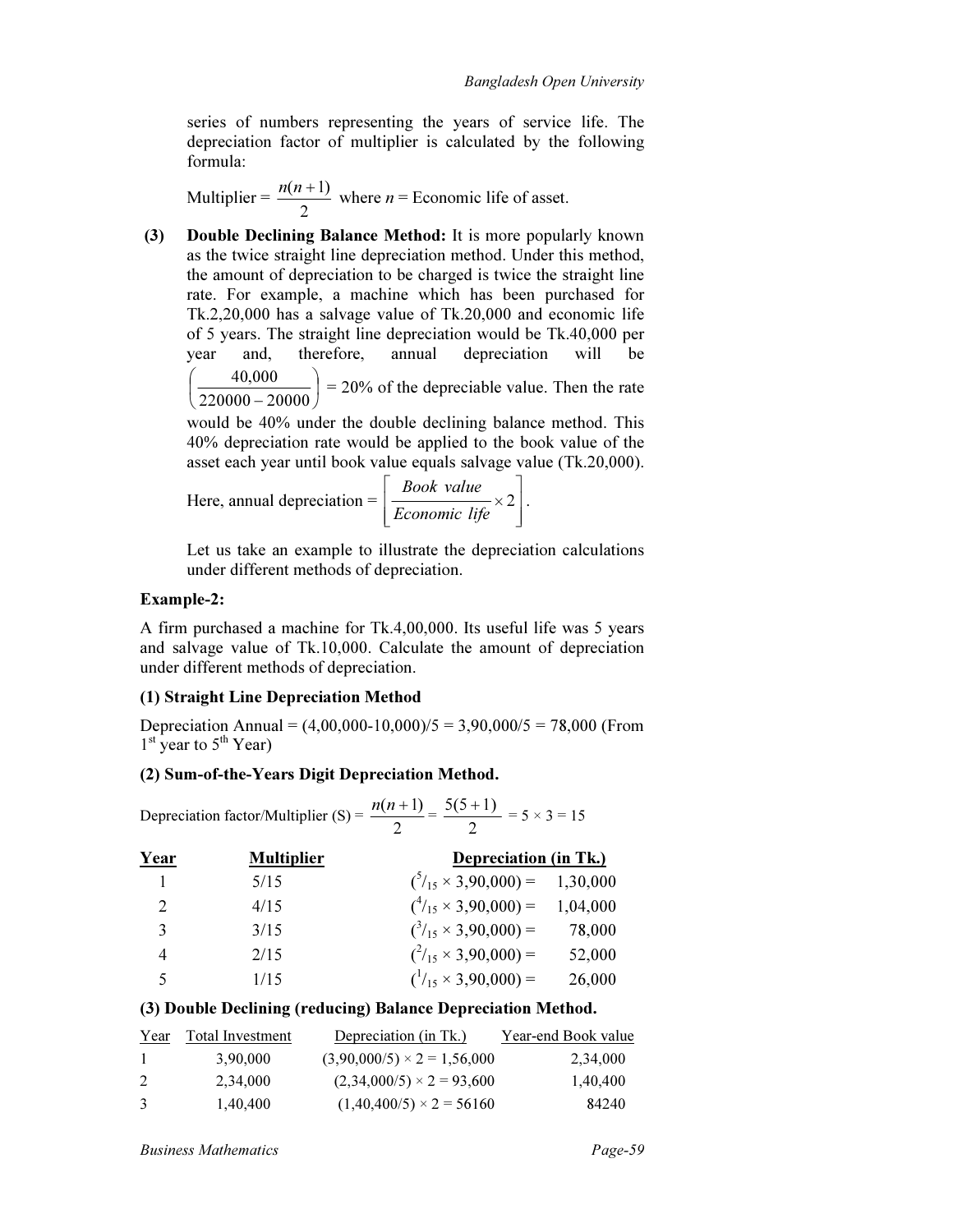School of Business

| Year           | Total Investment | Depreciation (in Tk.)          | Year-end Book value |
|----------------|------------------|--------------------------------|---------------------|
| $\overline{4}$ | 84.240           | $(84,240/5) \times 2 = 33,696$ | 50.544              |
| - 5            | 50.544           | $= 50544$                      | 00                  |

### Example-3:

A machine depreciates  $\omega$  10% of its value at the beginning of the year. The machine was purchased for Tk.5,810 and the scrap value realized when sold was Tk.2,250. Find out the number of years during which the machine was in use.

## Solution:

We know,  $A = P (1-i)^n$ Here  $A = 2,250$ ,  $P = 5,810$ ,  $i = 0.10$ ,  $n = ?$ 

Substituting the given value we have

 $2,250 = 5,810 (1-i)^n$ or,  $(1 - 0.10)^n = \frac{22500}{5810}$ 2250

or,  $(0.90)^n = 0.38726$ 

Taking logarithm both sides we get

*n* log 0.90 = log 0.38726  
or, 
$$
n(-0.04576) = -0.412
$$
  
or  $n = \frac{-0.412}{-0.04576} = 9$ 

## Example-4:

The life of A machine is estimated to be 10 years and the machine costs Tk.10,000. Calculate the scarp value at the end of its life; depreciation on the reducing balance method being charged  $\omega$  10% per annum.

## Solution:

We know that,  $A = P (1-i)^n$ 

Here  $P = 10,000, n = 10, i = 0.1$ 

Putting the values we have,

So, A = 10,000  $(1 - i)^{10}$ 

- or,  $A = 10,000 (0.90)^{10}$  [By using calculator, here,  $A = 3486.78$ ]
- or,  $log A = log 10,000 + 10 log 0.90$
- or,  $log A = 4 + 10(-0.0458)$
- or,  $log A = 4 0.458$
- or,  $log A = 3.542$
- or,  $A = antilog 3.542 = 3483.37$

Hence the scarp value is Tk.3,483.37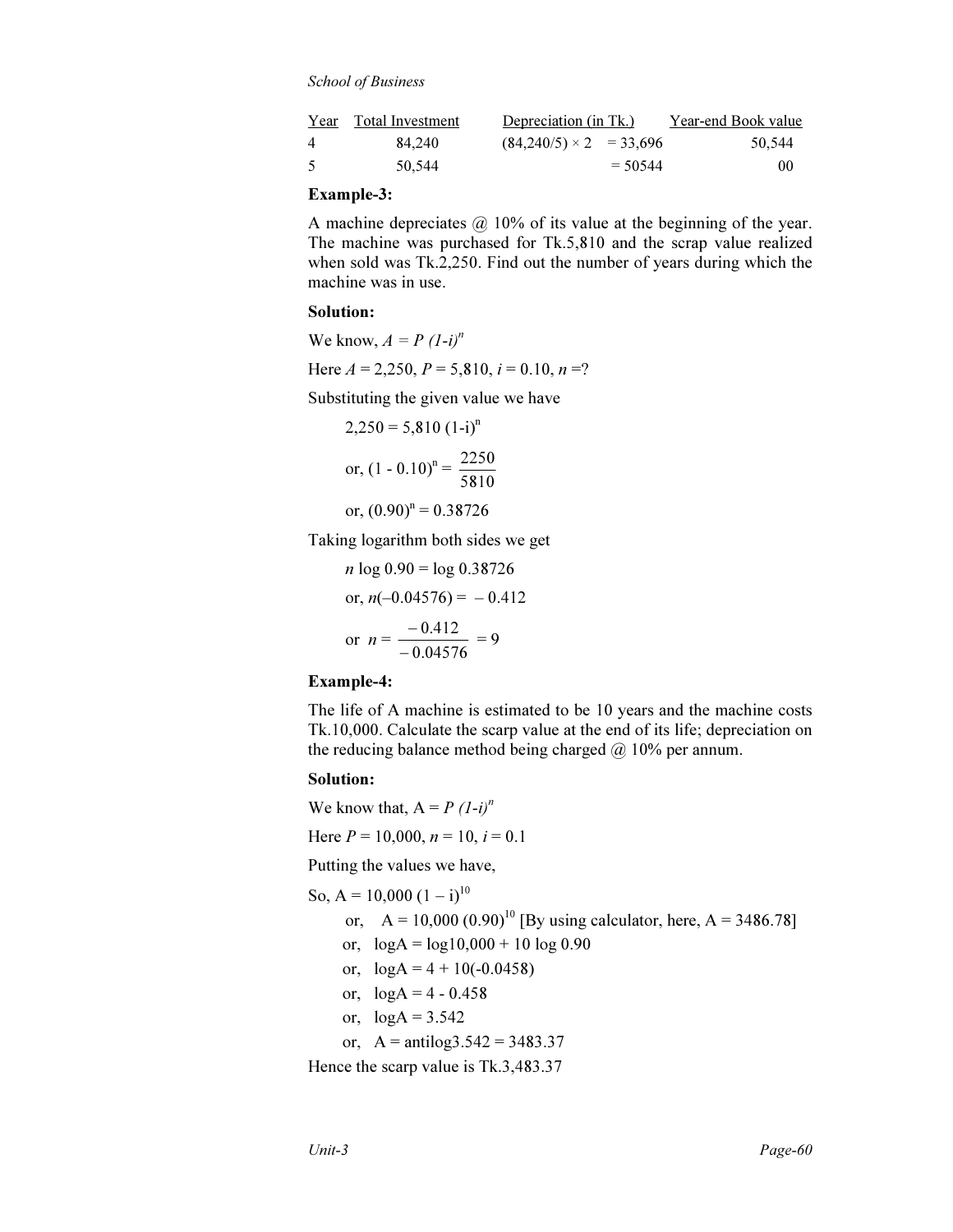## Questions for review

- 1. A machine has been purchased in 1995 at a cost of Tk.1,00,000. The machine is depreciated  $(a)$ 12% p.a. on reducing balance method.
	- A. What would be depreciated value of the machine at the end of 2005?
	- B. What amount should be charged as depreciation of the machine for 2001?
	- C. Would it be profitable to sale the machine for Tk.5,00,000 at the end of 2002?
	- D. When the depreciated value of the machine will be Tk.4,20,550?
- 2. The value of a machine depreciates  $\omega$  10% p.a. If its present value is Tk.81000, what will be its worth after 2 years? What was the value of the machine 2 years ago?
- 3. A machine depreciates  $\omega$  12% p.a of its value at the beginning of a year. The machine was purchased for Tk.58,100 and the scrape value released when sold was Tk.10,000 Find out the number of years during which the machine was in use?

## Multiple choice questions ( $\sqrt{ }$  the appropriate answers)

1. The value of a machine depreciates  $\omega$  16% p.a. If the price of the new machine is Tk.62,000, its value after 5 years will be:

a) Tk.12400 b) Tk.25929 c) Tk.30868

2. The value of a machine depreciates  $\omega$  10% p.a. It was purchased 3years ago. If the present value is Tk.26,389.80, the purchase price of the machine was:

3) A firm purchased a machine for Tk.3,00,000. Its useful life was 6 years with salvage value of Tk.30,000. The yearly amount of depreciation using straight line method was:

a) Tk.45, 000 b) Tk.44, 000 c) Tk.47, 000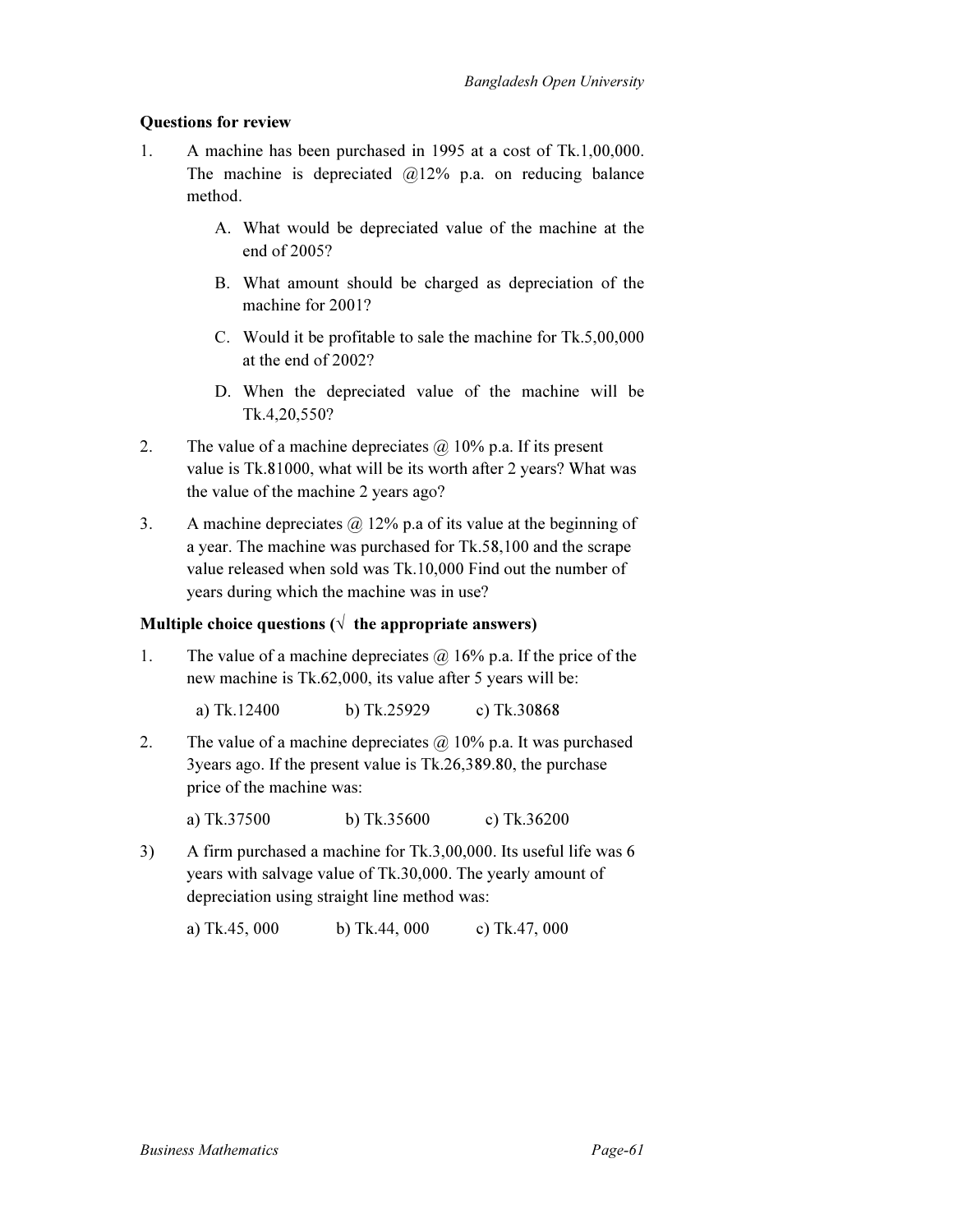# Lesson-3: Present Value and Future Value of Money

After studying this lesson, you should be able to:

- $\triangleright$  Explain the importance of present value;
- $\triangleright$  Future value as a tool of mathematics of finance;
- $\triangleright$  Apply formula for calculating the present value;
- $\triangleright$  Future value of the money.

#### Introduction

Generally time value of money means that the value of a sum of money received today is more then its value received after some time. Conversely, the sum of money received in future is less valuable than it is today. In other words, the present value of a taka received after sometime will be less than a taka received today.

The time value of money can also be referred to as time preference for money. The main reasons for time preference for money are to be found in the re-investment opportunities for funds which are received early. The funds so invested will earn a rate of return which will not be possible in case they are received later. The time preference for money is, therefore, expressed generally in terms of a rate of return or more popularly as a discount rate.

### Nature of Present Value and Future Value

The concept of present value is the exact opposite of that of compound or future value. While in the later approach money invested now appreciates in value because compound interest is added, in the former approach (Present Value Approach) money is received at same future date from now and will be worth less because we have lost the corresponding interest during the period. In other words, the present value of money that will be received in the future will be less than the value of money in hand today. Thus, in contrast to the corresponding approach where we convert present value into future value, in present value approach future values are converted into present value. Given a positive rate of interest the present value of future money will always be lower. It is for this reason, therefore, that the procedure finding present values is commonly called discounting and the future values is commonly called compounding.

Let a certain amount will be received after  $n$  years; now, if the discounting rate is  $i$ , then the present value of money will be calculated by using the following formula:

Present value  $(PV) = A/(1+i)^n$ 

 $= A (1+i)^{-n}$ 

Again if the different amounts of a series are received (paid) at the end of each year, than present value of money will be calculated by using the following formula:

 $PV = A_1/(1+i)^1 + A_2/(1+i)^2 + A_3/(1+i)^3 + \dots + A_n/(1+i)^n$ 

The present value of a taka received after sometime will be less than a taka received today.

The procedure finding present values is commonly called discounting and the future values is commonly called compounding.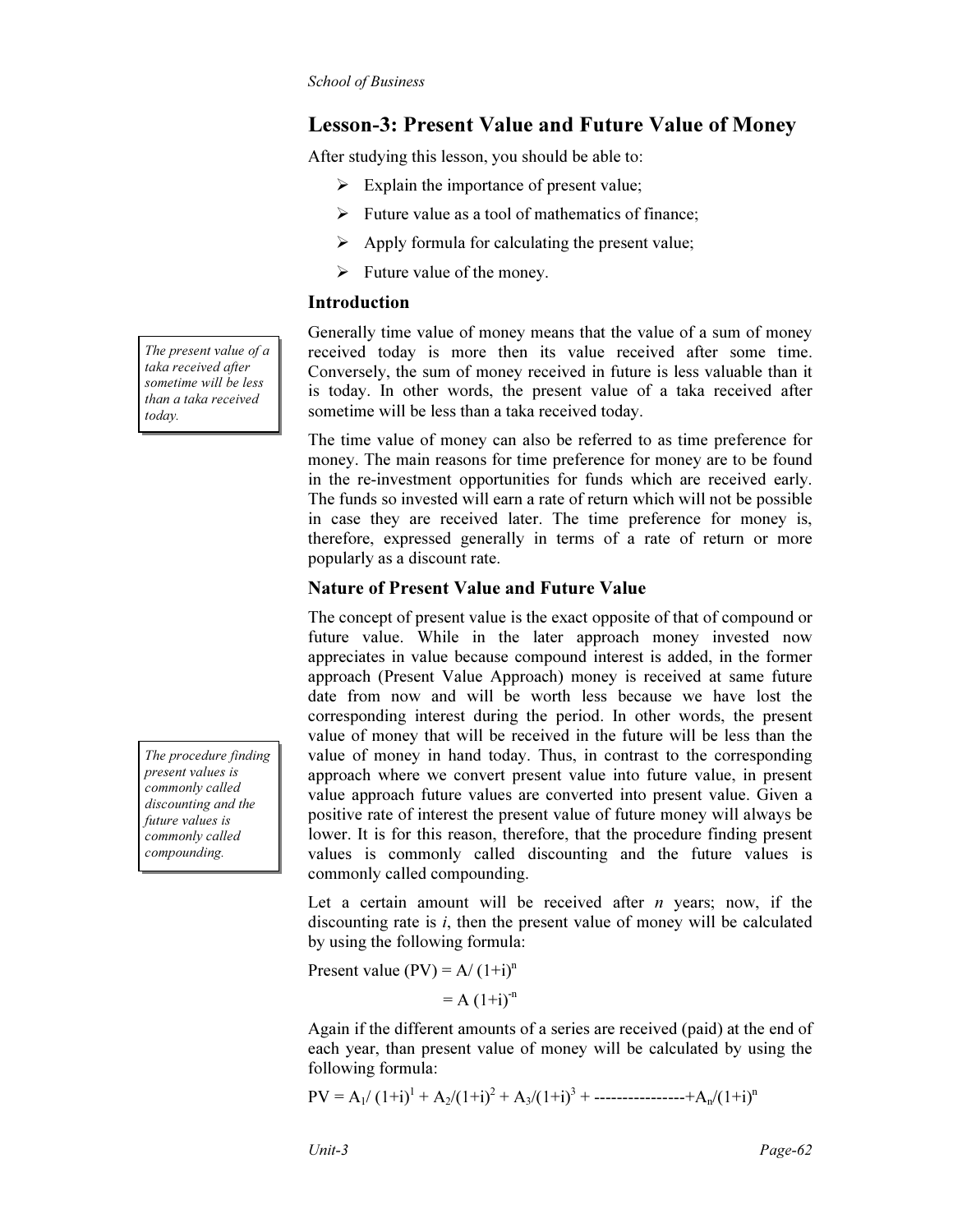Where,  $PV =$  the sum of the individual present values of a separate cash flows and  $A_1$ ,  $A_2$ ,  $A_3$ ---------- $A_n$  refer to cash flows at the end of time periods  $1, 2, 3, \dots$  n respectively.

But if the different amount of a series are received / (paid) at the beginning of each year, then the present value will be computed by using the following formula:

 $PV = A_1 + A_2/(1+i)^1 + A_3/(1+i)^2 + \dots + A_n/(1+i)^{n-1}$ 

On the other hand, let  $A$  is a present amount in corresponding to compounding rate  $i$ , then the future value after *nth* years will be calculated by using the following formula:

#### Future Value (FV) =  $A (1+i)^n$

If the different amount of a series are received / (paid) at the beginning of each year, the future value after *nth* year will be computed by using following formula:

 $FV = A_1 (1+i)^n + A_2 (1+i)^{n-1} + A_3 (1+i)^{n-2} + \dots + A_n (1+i)$ 

Where A1, A2, A3, -----------------An refer to cash inflows/(outflows) at the beginning of different periods  $1, 2, 3,$  -------------- *n* respectively.

But if the different amount of a series are received/(paid) at the end of each year, then future value after nth year will be calculated by using the following formula:

 $FV = A_1 (1+i)^{n-1} + A_2 (1+i)^{n-2} + A_3 (1+i)^{n-3} + \dots + A_n$ 

The following section of this lesson contains some model application of concepts relating to the present value and future value of money.

#### Example-1:

Mr. Khan has following three alternatives after investing Tk.2,00,000 at now:

- (a) Collecting Tk.3,00,000 after 3 years;
- (b) Collecting Tk.1,40,000, Tk.1,20,000, and Tk.80,000 at the end of each year next.
- (c) Collecting Tk.1,20,000, Tk.1,10,000 and Tk.80,000 at the beginning of each year next.

What alternative would be profitable for Mr. Khan if his expected rate of return is 15% p.a.?

#### Solution:

In case of alternative (a)  $A = 3,00,000; n = 3; i = 0.15$ So, Present Value (PV) =  $A/(1+i)^n$  $= 3,00,000/(1+0.15)^{3}$  $= 3,00,000/(1.15)^3$  $= 3,00,000/1.5209$  $=$  Tk.1,97,251.63.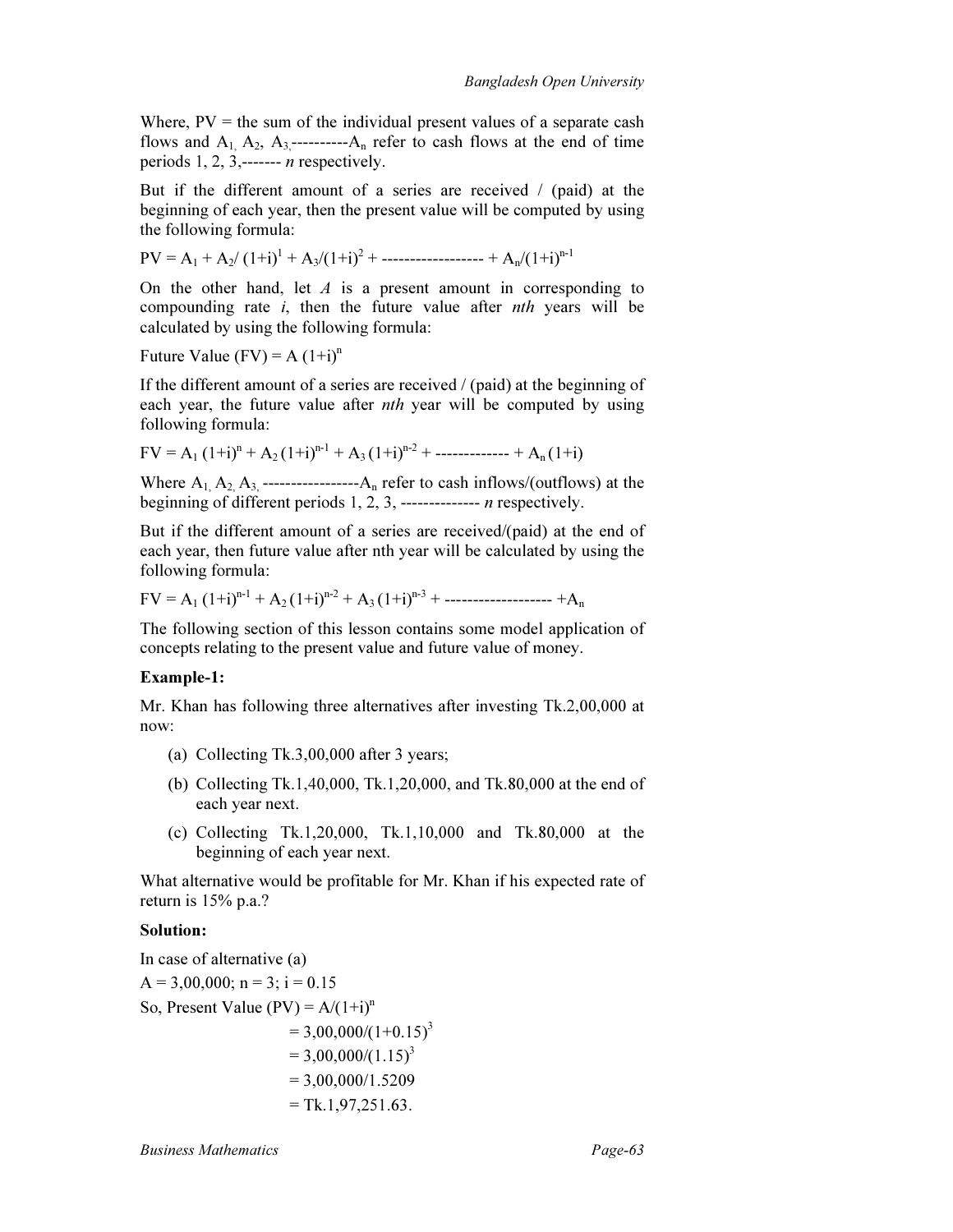In case of alternative (b)

A1= 1,40,000; A2 = 1,20,000; A3 = 80,000; i = 0.15 So, PV = A1/(1+i)<sup>1</sup> + A2/(1+i)<sup>2</sup> + A3/(1+i)<sup>3</sup> = 1,40,000/(1+0.15)<sup>1</sup> + 1,20,000/(1+0.15)<sup>2</sup> + 80,000/ (1+0.15)<sup>3</sup> = 1,40,000/1.15 + 1,20,000/1.3225 + 80,000/1.5209 = 1,21,739.13 + 90,737.24 + 52600.43 = Tk.2,65,076.80.

In case of alternative (c)

$$
A_1 = 1,20,000; A_2 = 1,10,000; A_3 = 80,000
$$
  
So, PV = A<sub>1</sub> + A<sub>2</sub>/(1+i)<sup>1</sup> + A<sub>3</sub>/(1+i)<sup>2</sup>  
= 1,20,000 + 1,10,000/(1+0.15)<sup>1</sup> + 80,000/(1+0.15)<sup>2</sup>  
= 1,20,000 + 1,10,000/1.15 + 80,000/1.3225  
= 1,20,000 + 95,652.17 + 60,491.49  
= Tk.2,76,143.66.

Hence, Mr. Khan should select the alternative (c) due to having higher present value of expected future cash inflows.

## Example-2:

Mr. Rafiq wants to invest Tk.1,00,000, Tk.1,60,000, Tk.2,00,000 and Tk.2,40,000 at the beginning of the following 4 years respectively. If the expected rate of return is 12%, would be it possible to get Tk.10,00,000 after 4 years?

## Solution:

We know that,

Future Value = A<sub>1</sub>  $(1+i)^{n}$  + A<sub>2</sub>  $(1+i)^{n-1}$  + A<sub>3</sub>  $(1+i)^{n-2}$  + A<sub>4</sub>  $(1+i)^{n-3}$ 

Here  $A_1 = 1,00,000$ ;  $A_2 = 1,60,000$ ;  $A_3 = 2,00,000$ ;  $A_4 = 2,40,000$ ; n = 4;  $i = 0.12$ 

Substituting the given values we have

FV = 1,00,000 (1 + 0.12)<sup>4</sup> + 1,60,000 (1 + 0.12)<sup>4-1</sup> + 2,00,000 (1 + 0.12)<sup>4-2</sup> + 2,40,000 (1 + 0.12)<sup>4-3</sup>  $= 1,00,000(1.12)^4 + 1,60,000(1.12)^3 + 2,00,000(1.12)^2 + 2,40,000(1.12)^1$  $= 1,00,000(1.5735) + 1,60,000(1.4049) + 2,00,000(1.25444) +$ 2,40,000(1.12)  $= 1,57,350 + 2,24,784 + 2,50,880 + 2,68,800$  $=$  Tk.9,01,814.

Hence it will not be possible for Mr. Rafiq to get Tk.10,00,000 after 4 years from his planned investment.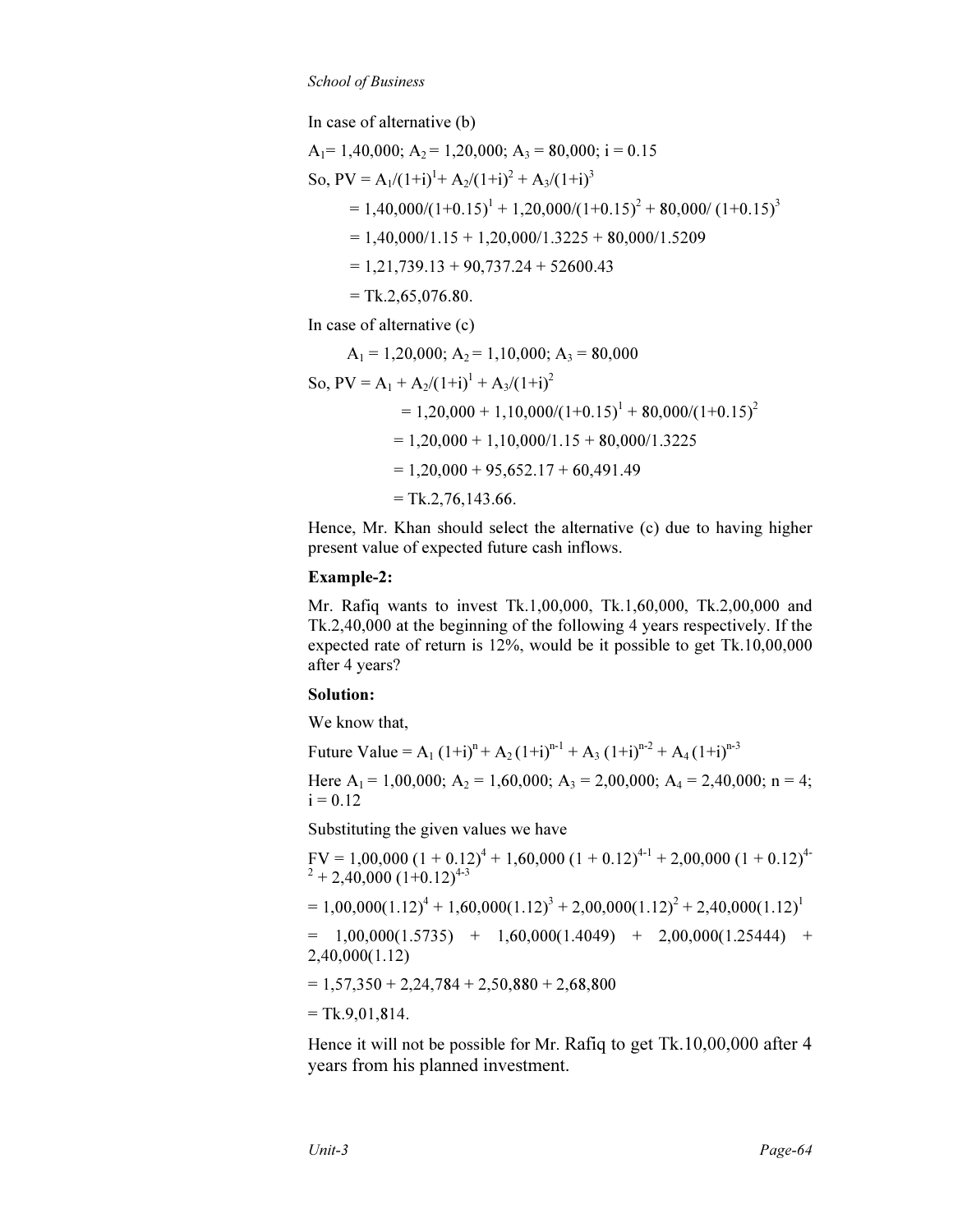## Questions for Review:

These questions are designed to help you asses how far you have understood and apply the learning you have accomplished by answering (in written form) the following questions:

- 1. What do you mean by present value and future value of the money? Determine the present value of Tk.10,000 to be received 5 years from now, assuming 10% annual interest.
- 2. Find the present value of Tk.2,500 payable 4 years from now at 8% discounting (i) Quarterly (ii) Monthly.
- 3. Calculate the present values of the following alternatives:

| Alternative | Annual flow starting after<br>Rate |           | Number of |
|-------------|------------------------------------|-----------|-----------|
|             |                                    | one year  | Years     |
| (a)         | 10%                                | Tk.10,000 | 8         |
| (b)         | 8%                                 | Tk.8,000  | 10        |
| (c)         | $14\%$                             | Tk.15,000 | 6         |

- 4. Mr. Nuruddin wants to invest Tk.20,000, Tk.30,000, Tk.40,000, Tk.50,000 and Tk.60,000 at the end of the following 5 years respectively. If the expected rate of return is 10%, would it be possible to get Tk.4,00,000 after 5 years?
- 5. Mr. Jewel has following two alternatives after inviting Tk.1,50,000 at now:

(a) Collecting Tk.3,20,000 after 5 years.

 (b) Collecting Tk.50,000, Tk.60,000, Tk.70,000, Tk.80,000 and Tk.85,000 at the end of each year next.

 What alternative would be profitable for Mr. Nuruddin if his expected rate of return is 12% p.a.?

6. Mr. Karim owes to Mr. Rahim Tk10, 000 due in 4 years and Tk.6,000 due in seven years. Mr. Rahim agrees to pay Tk.3,000 at now, how much should have to be paid 5 years from now to settle his entire debt, assuring that money is worth 13% compounded semi-annually.

# Multiple choice questions ( $\sqrt{ }$  the appropriate answers)

1. Tk.5000 due 5 years from now. If interest is at 4% compounding semi-annually, the amount of present value is:

a) Tk.4202 b) Tk.4102 c) Tk.4505

2. An individual expects to receive Tk.700 after 8 years. What is the present value of the expected receipt assuming an annual compound interest rate of 8%?

a) Tk.378 b) Tk.380 c) Tk.490

3. How much amount should be deposited now at 5% annual compounding, if the account grows Tk.500 in 10 years?

a) Tk.301 b) Tk.307 c) Tk.320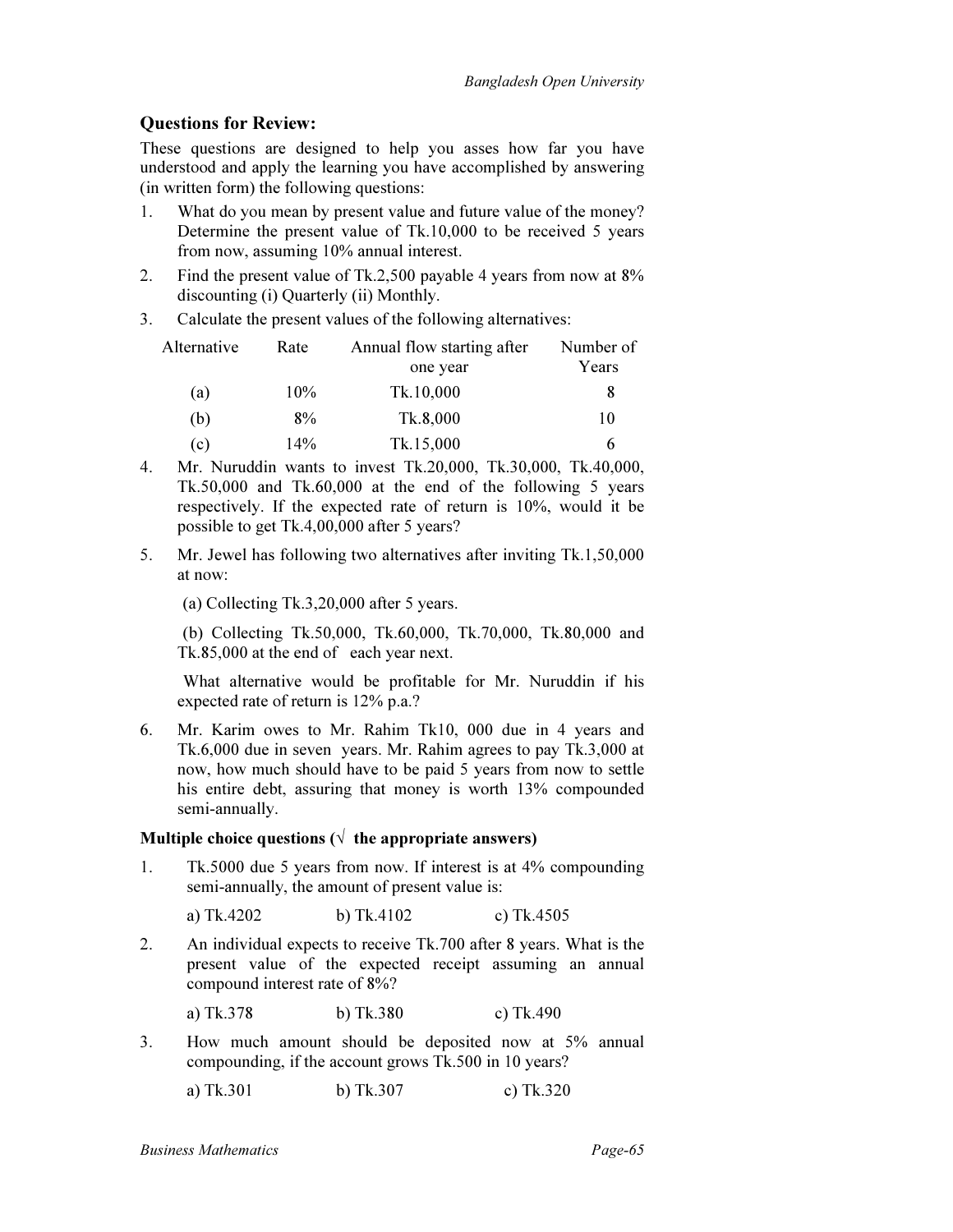# Lesson-4: Annuity

After studying this lesson, you should be able to:

- $\triangleright$  Explain the different types of annuities,
- $\triangleright$  Calculate annuity by yourself.

## Nature of Annuity

A series of uniform payments is called an annuity. In other words, an annuity is a series of payments of a fixed amount at regular intervals generally. The interval is a year, but it may be six months, or a quarter or a month.

Annuities can be divided into two classes  $- (1)$  Annuity certain and  $(2)$ Annuity contingent. In annuity certain, the payments are to be made unconditionally, for a certain or fixed number of years. In annuity contingent, the payments are to be made till the happening of some contingent even such as the death of a person, the marriage of a girl, the education of a child reaching a specified age. Life annuity is an example of annuity contingent.

Annuity certain can be divided into :(i) annuity due; and (ii) immediate annuity. When the payment of an annuity is at the beginning of each period, it is said to be an annuity due. When the payment is at the end of each period, the annuity is termed as immediate annuity.

## The Present Value of an Annuity

The present value of an annuity is the sum of the present values of its installments. In calculating the present value of an annuity it is always customary to reckon compound interest.

Let A be the annuity, V is the present value, i is the rate of interest per year and  $n$  the number of years to continue, and then the present value of an immediate annuity is calculated by the following formula:

$$
V = \frac{A}{i} \left[ 1 - \frac{1}{(1+i)^n} \right]
$$

On the other hand the present value of an annuity due is calculated by the following formula:

$$
V = \frac{A}{i} (1 + i) \left[ 1 - \frac{1}{(1 + i)^n} \right]
$$
  
or, V = A/i (1+i) [1 - 1/(1+i)^{n-1}]

Let us illustrate it by two examples.

A series of uniform payments is called an annuity.

The present value of an annuity is the sum of the present values of its installments.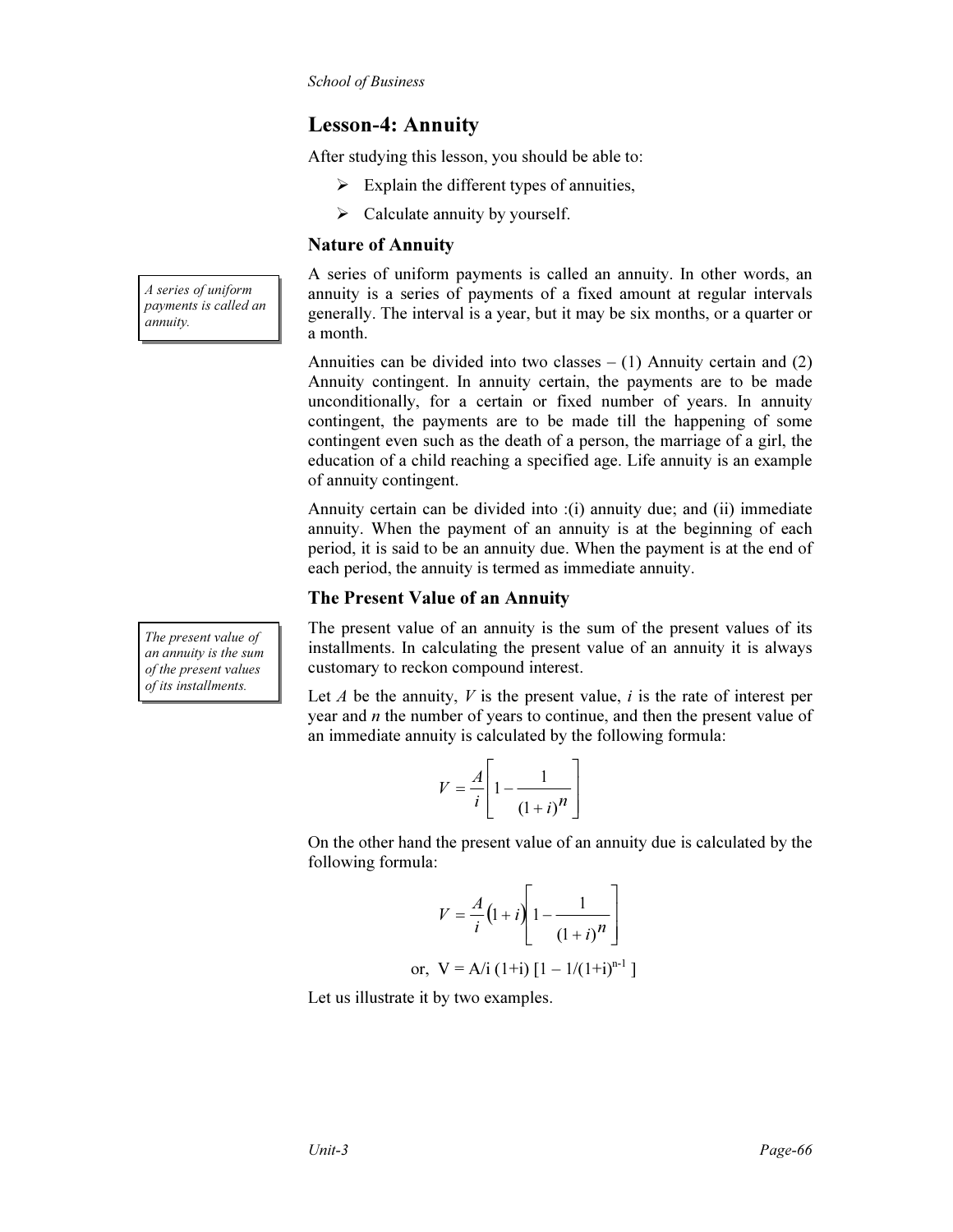#### Example-1:

An investment will yield Tk.10,000 per annum for 8 years. If finance can be obtained at 7% per annum and the investment costs Tk.50,000, is it worth undertaking?

#### Solution:

We know that the present value of the immediate annuity would be

$$
V = A/i [1-1/(1+i)^{n}]
$$
  
Here  $A = Tk.10,000$   
 $i = 0.07$   
 $n = 8$ 

Substituting the given values we have

$$
V = 10,000/0.07 [1-1/(1+0.07)8]
$$
  
= 10,000/0.07 [1-1(1.07)<sup>8</sup>]  
= 1,42,857 [1-1/1.7182]  
= 1,42,857 [1- 0.5820]  
= 1,42,857 × 0.4180  
= Tk.59,714.23 (App)

Since the investment's actual cost is Tk.50,000 and the present value of the annuity is Tk.59,714.23; the investment should be made.

#### Example-2:

Mr. Karim can purchase a machine by paying Tk.40,000 in cash at now. He can also purchase the machine by 8 equals' yearly installments to be paid at the beginning of each year. If the interest rate is 12%, what should be amount of each installment?

#### Solution

Let  $A$  be the annual installment. Then Tk.40,000 is the present value of this annuity due. We are given,

$$
V = 40,000, n = 8, i = 0.12
$$
 and  $A = ?$ 

Using the formula

$$
V = \frac{A(1+i)}{i} \left[ 1 - \frac{1}{(1+i)^n} \right]
$$
  
Or, 40,000 = 
$$
\frac{A(1+0.12)}{0.12} \left[ 1 - \frac{1}{(1+0.12)^8} \right]
$$
  
Or, 40,000 = 
$$
A \left[ \frac{1.12}{0.12} \right] \left[ 1 - \frac{1}{2.4760} \right]
$$

Business Mathematics Page-67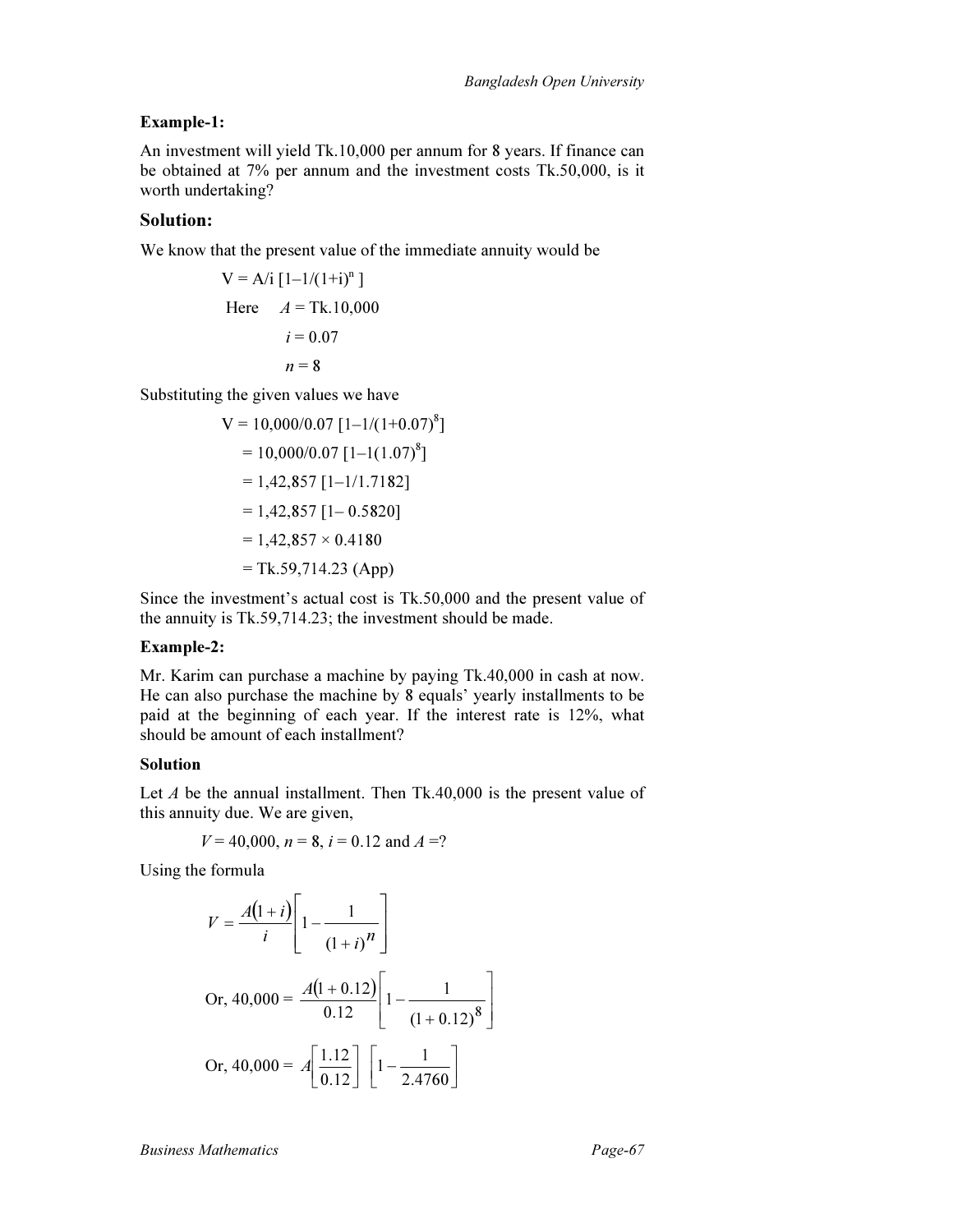Or, 40,000 = A (9.3333) (1-0.4039)  
Or, 40,000 = A (9.3333) (0.5961)  
Or, 40,000 = A (5.5636)  
Or, A = 
$$
\binom{40000}{5,5636}
$$
 = 7189.59

Hence the amount of each investment should be Tk.7189.59

#### Amount of an Annuity

Let  $A$  be the annuity, i the rate of interest per year,  $n$  the total time period of an annuity and  $M$  the future amount of annuity after  $n$  years, then the total amount of an immediate annuity is calculated by the following formula:

$$
M = \frac{A}{i} \left[ (1+i)^n - 1 \right]
$$

On the other hand, the total amount of an annuity due is calculated by the following formula:

$$
M = \frac{A(1+i)}{i} \big[ (1+i)^n - 1 \big]
$$

In the repayment of a loan, it is sometimes arranged that the repayment is to be made in equal periodical installments, including repayment of principal and interest. The difference between amount of installment and interest is termed as amortization.

The following section of this lesson contains some model applications of amount of an annuity.

#### Example-3:

A machine costs the company Tk.98,000 and its effective life is estimated to be 12 years. If the scrap realizes Tk.3,000 only, what amount should be retained out of profits at the end of each year to accumulate at compound interest at 5% per annum?

#### Solution:

Let  $A$  be the annual installment. Evidently the amount of the annuity  $A$  to continue for 12 years, i.e. the balance amount to be retained  $= (98,000 3,000$ ) = 95,000

We know that  $M = A/i$  [ $(1+i)^n -1$ ]

Here,  $M = 95,000$ ;  $i = 0.05$ ;  $n = 12$  and  $A = ?$ 

Now putting the values we get,

 $95,000 = A/0.05 [(1+0.05)^{12} -1]$ Or,  $95,000 = A/0.05$   $[(1.05)^{12} -1]$ Or,  $95,000 = A/0.05$  [1.7959 - 1] Or,  $95000$   $0.05 = A(0.7959)$ 

The difference between amount of installment and interest is termed as amortization.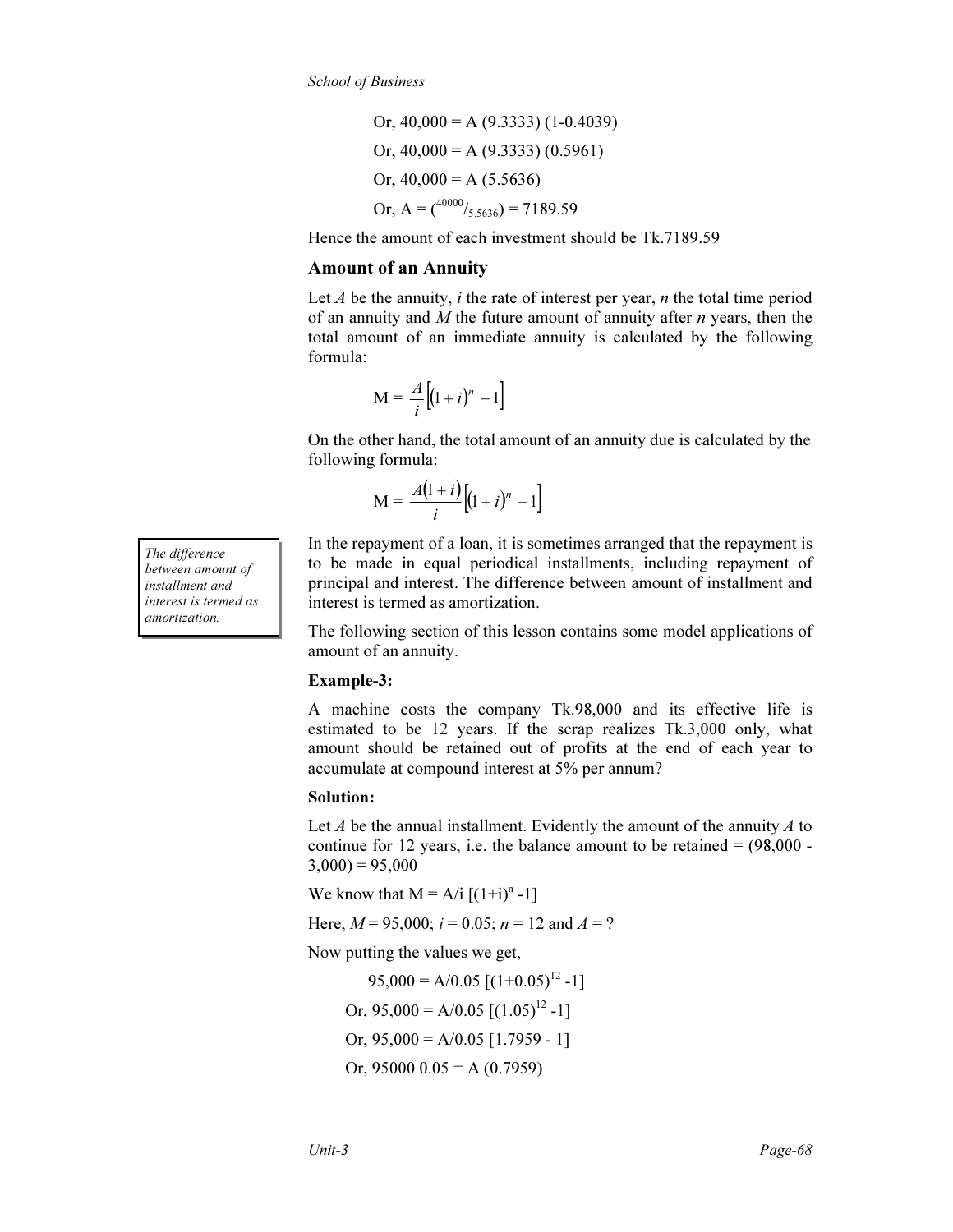Or, 
$$
A = \frac{4750}{0.7959} = 5968.09
$$

So, Tk.5968.83 should be retained out of profits at the end of each year.

### Example-4:

Mr. Zahad wants to purchase a machine after 10 years when it will cost Tk.6,00,000. From now, he wants to save money for the machine and plans to deposit money into bank in 10 equal installments, the first deposit is to be made immediately. Calculate the amount of each installment reckoning compound interest at 10% p.a.

## Solution:

Here the deposit pattern is an annuity due. We are given,

 $M = 6,00,000; i = 0.10; n = 10$  and  $A = ?$ 

Now using the formula

$$
M = A/i (1+i) [(1+i)^{n} -1]
$$
  
or, 6,00,000 = A/0.10(1+0.10) [(1+0.10)^{10} -1]  
or, 6,00,000 = A/0.10(1.10) [(1.10)^{10} -1]  
or, 6,00,000 = A(11) (2.5937-1)  
or, 6,00,000 = A(11) (1.5937)  
or, 6,00,000 = 17.5307  
or, A = 
$$
\frac{600000}{17.5307} = 34225.67
$$

Hence Mr. Zahad has to deposit Tk.34,225.67 in each installment at the beginning of each year.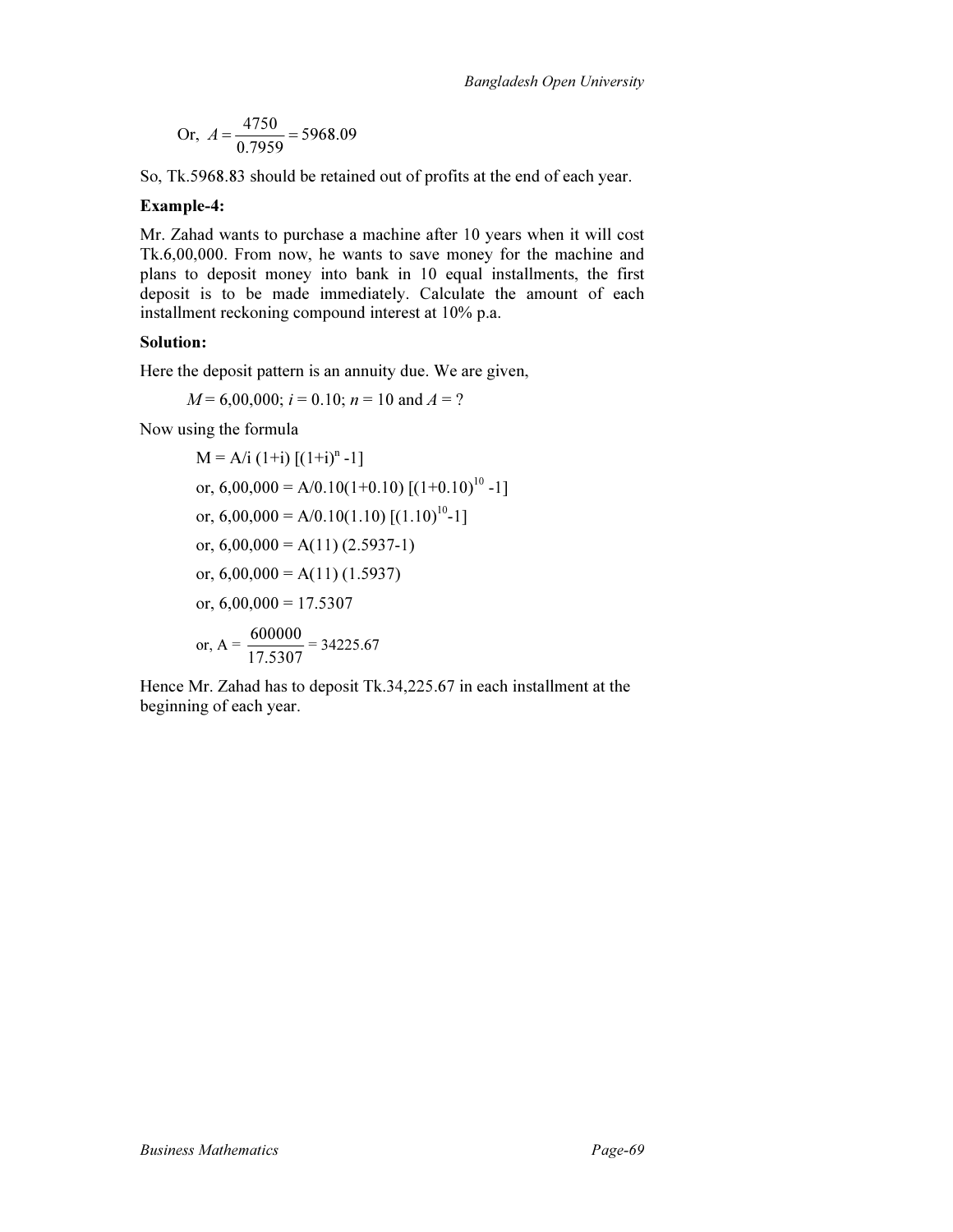# Questions for Review

These questions are designed to help you assess how far you have understood and can apply the learning you have accomplished by answering (in written from) the following questions:

1. Define the following with example:

 Annuity, Annuity certain, Annuity due, Contingent annuity, Immediate annuity and Amortization.

- 2. Mr. Karim buys a house worth Tk.3,50,000. The contract is that Karim will pay Tk.1,00,000 immediately and the balance in 15 annual equal installments with 10% per annum compound interest. How much he has to pay annually?
- 3. A man wishes to have Tk.1,50,000 available in a bank account when his daughter's first year college expenses begin. How much must he deposit now at 12% compounded annually if the girl is to start in college five years from now?
- 4. A man retires at the age of 55 years from active service and his employer gives him pension of Tk.1,500 a year paid in half yearly installments for the rest of his life. Assuming his expectation of remaining life to be 15 years and that interest is 12% p.a. payable half yearly? What single sum is equivalent to his pension?
- 5. Hena borrowed Tk.10,000 to buy a refrigerator. She will amortize the loan by monthly payment of Tk.R each over a period of 3 years. Find the monthly payment if interest is 12% compounding monthly. Also find the total amount Hena will pay.
- 6. A firm intends to invest Tk.2,50,000 at the end of each year and to receive interest on the amounts at 10% per annum. What sum of money will be available at the end of fifth year?
- 7. You borrowed Tk.22,000 at 12% to be repaid over the next 6 years. Equal installment payments are required at the end of each year and these payments must be significant in amount to repay the Tk.22,000 together with providing the lender at 12% return.

Based on these data prepare an amortization schedule.